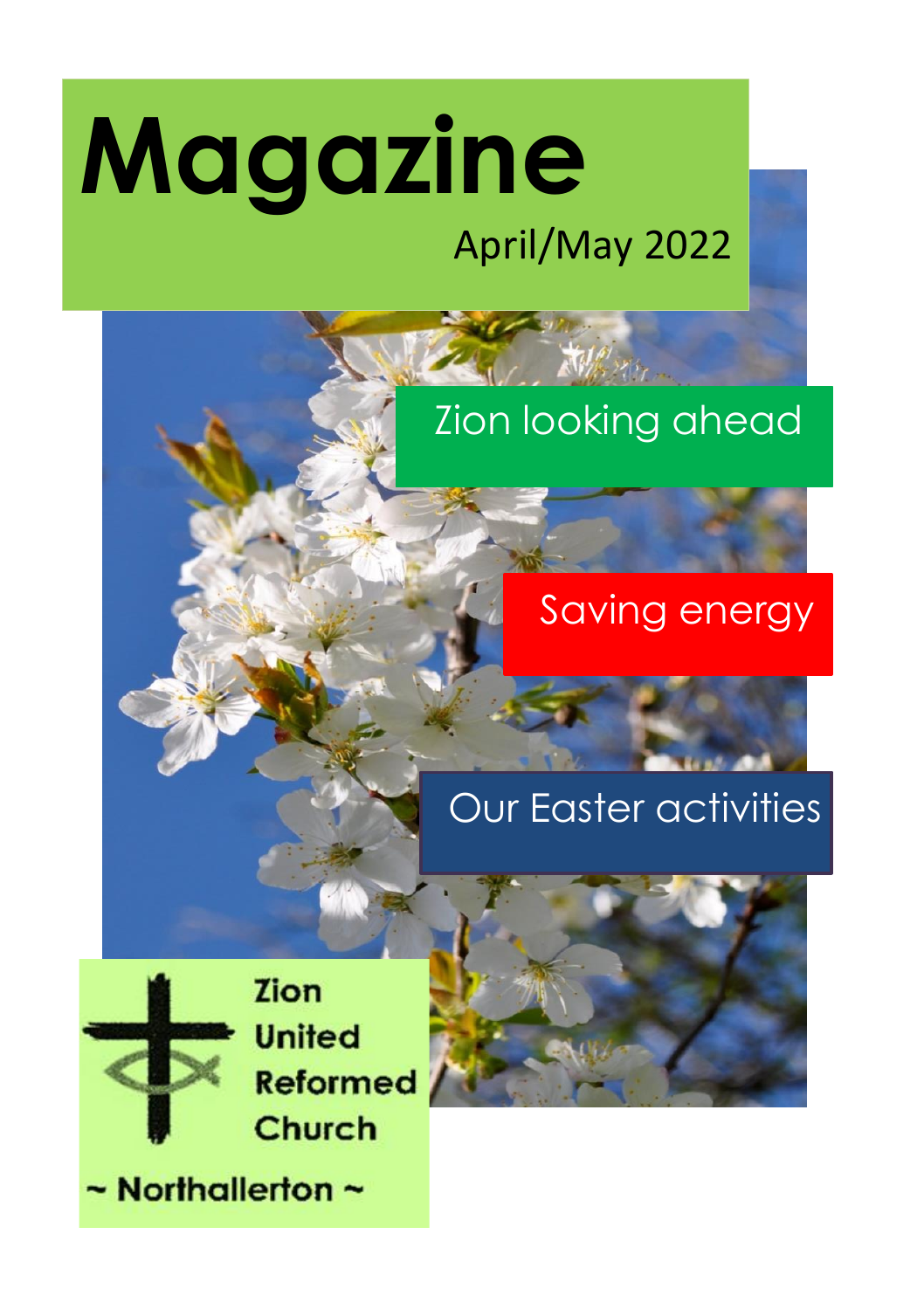# **Zion and Community**

These are the activities that would normally take place. Some are back and we hope to reinstate others as soon as possible

| Sunday<br>10.00 a.m.                                       | Morning worship in Church<br>it is bright and early with a warm welcome<br>every week.                                        |
|------------------------------------------------------------|-------------------------------------------------------------------------------------------------------------------------------|
| Monday<br>9.30 a.m. to<br>$11.00$ a.m.                     | Tiny Time<br>Mums, come and join us in the Church Hall<br>for a chat and a cuppa while the children<br>play                   |
| Wednesday<br>$10.00$ a.m. to<br>$12$ noon                  | The other 'Way In'<br>Sorry - Closed until Spring<br>Bring your own coffee or tea and time for<br>a chat in the Secret Garden |
| <u> 12 noon to</u><br>12.30 p.m.                           | A chance to sit and eat your packed<br>lunch warm and dry                                                                     |
| <del>1.00 p.m. to</del><br>$-1.30$ p.m.                    | Market Day service<br>A time for quiet reflection in the midst of a<br>busy day                                               |
| Saturday<br><del>10.00 a.m. to</del><br><del>12 noon</del> | The other 'Way In'<br>More chat in the Secret Garden                                                                          |

#### **Permission is needed to reproduce any of the items in this magazine**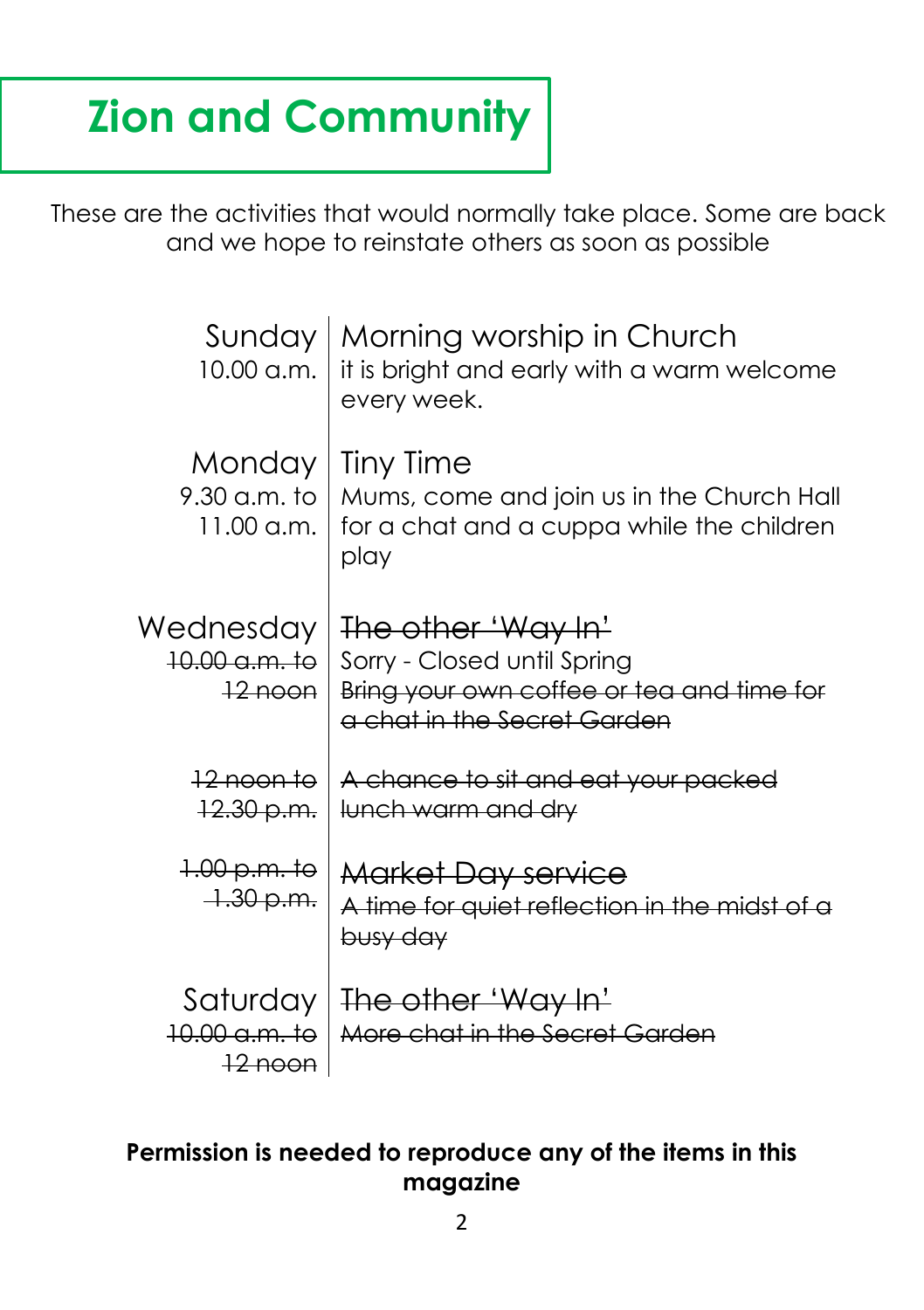# **Contents**

| 4               | <b>Pastoral letter</b>           | Looking ahead                            |
|-----------------|----------------------------------|------------------------------------------|
| 7               | Feeling the heat -<br>or not?    | Ways to save energy                      |
| 10              | Not me first                     | Putting things in proportion             |
| 11              | The knitted Bible                | A new way to look at the<br><b>Bible</b> |
| 12 <sup>°</sup> | For all those<br>oppressed       | A prayer for these times                 |
| 13              | Nine days in<br><b>Jerusalem</b> | <b>Our Easter activities</b>             |
| 16              | Sausages!                        | The Reformation - how and<br>when        |
| 20              | Lessons of life                  | Accepting help                           |
| 21              | <b>Church Diary</b>              | What's on                                |
| 23              | <b>Elders</b>                    | Who to contact                           |
| 24              | <b>Contact us</b>                | Keeping in touch                         |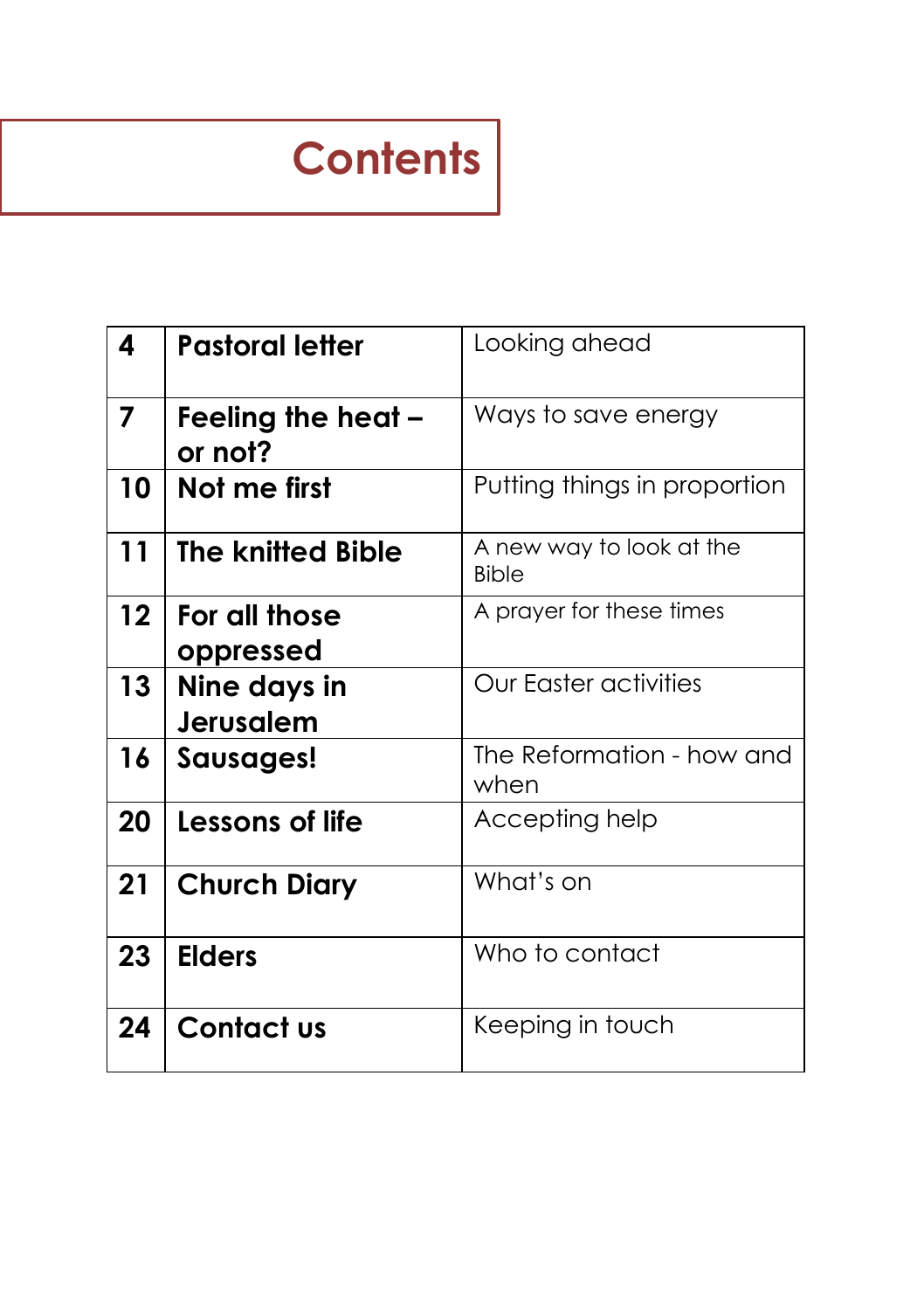# **Pastoral letter**

### **Reinvigoration - Zion and its future!**



Here we are moving towards the end of the first quarter of 2022. For many of us there is a sadness that the pandemic in one form or another is still with us and that this is something that we shall have to live with for possibly the rest of our lives. it may become a bit like the annual 'flu jab

which is altered each year to reflect a new strain. I refer to Covid because essentially the world stood still for the best part of two years. We have now to move on with our Church lives. The constraints brought about by that period has brought home to the Eldership that we need to review with fresh eyes our Church life & the fellowship that is Zion. "*If we keep doing what we have always done we will always get what we got* before!"

Most of us would agree that we are a friendly church situated in the market town of Northallerton. We have the glorious Secret Garden and are active in our community: we are strong supporters of Foodshare , have two or three of the congregation involved in the Living Rooms which provide practical help and support to people in the town who are lonely or have mental health issues. We are closely involved with the Syrians and Afghans who have sought shelter in our town from their own countries when they were bombed and ravaged by intruders and, with Judith as its Lay Chair, we play an important role in OneNorthallerton.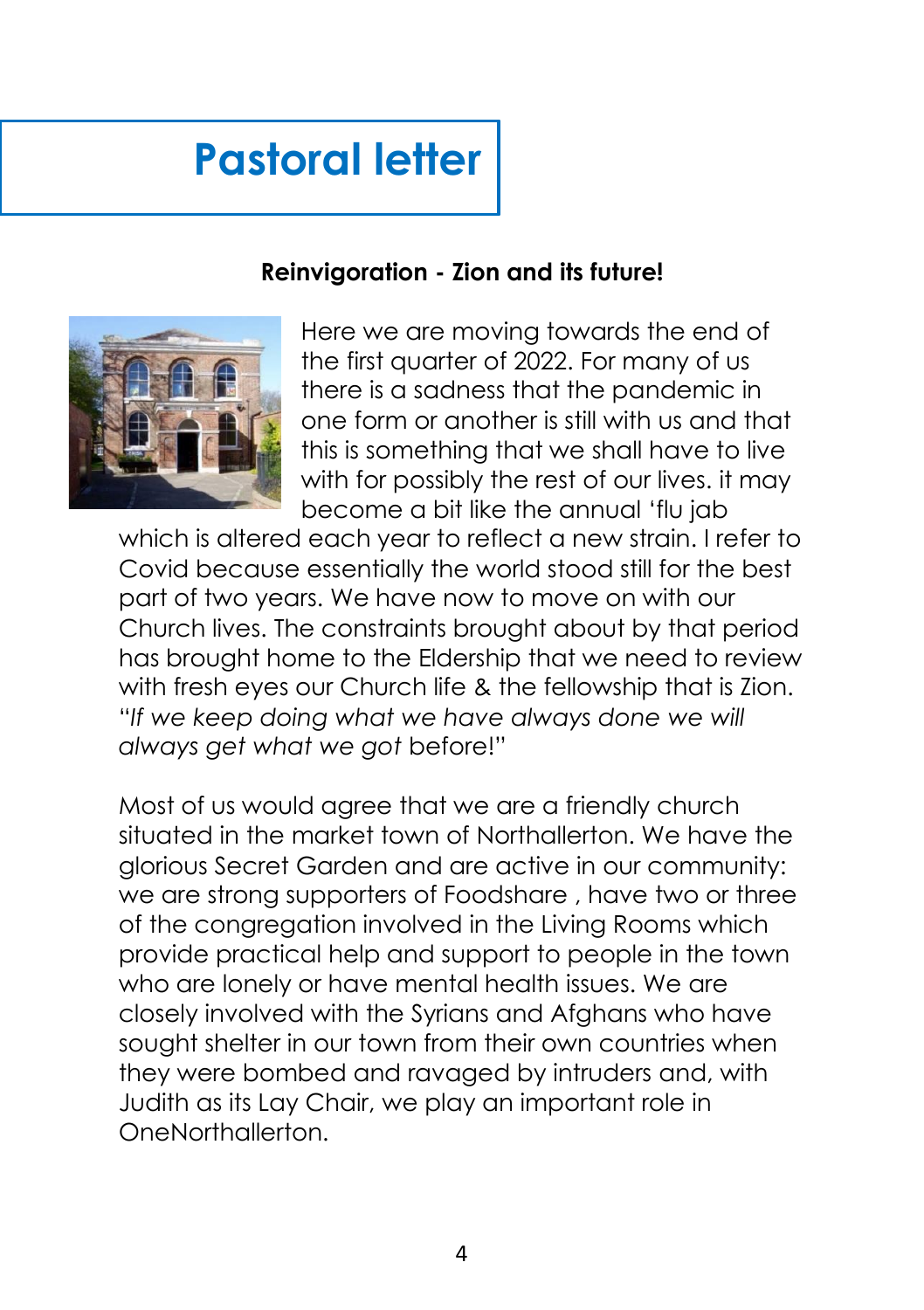We are a generous congregation giving to causes all over the globe and whenever disaster strikes. For many years our members collected substantial sums for Christian Aid. In every sense of the word we are an outlooking Church who are heavily involved in our community. But we ask ourselves does all this result in more people wanting to worship with us? We have to respond with a resounding "*no*" and ask ourselves why this is. Navel-gazing is never comfortable, but we need to look at each aspect of our church life to see how we might be more welcoming to those who might like to join us.

During the difficulties of the pandemic the Elders have become more aware of our ageing congregation. A high proportion of us are in our 60s and 70s. Three of our members are housebound and four of our congregation have died over the past year. All were people who contributed much to the vibrancy of our fellowship in one way or another. A further four took the decision to move nearer to their families and a fifth left the Church for personal reasons. We have been fortunate to be joined by three new members all who have become active in the church. Why am I reminding you of this? Simply because we need to consider how we add to our worshipping fellowship. We know we are a friendly church which is well embedded in the community. We have a covenant relationship with the Methodist Church and we share worship with them either at Zion or at their church four times a year. But relatively few people from our Northallerton community join us for worship.

We know we need to update our premises to make them fit for the 21st century. The Elders have been talking to architects & surveyors. Our plan is to update the Hall and, in the Church building, to improve the large vestry, Ministers office, kitchen and put in a disabled Toilet. As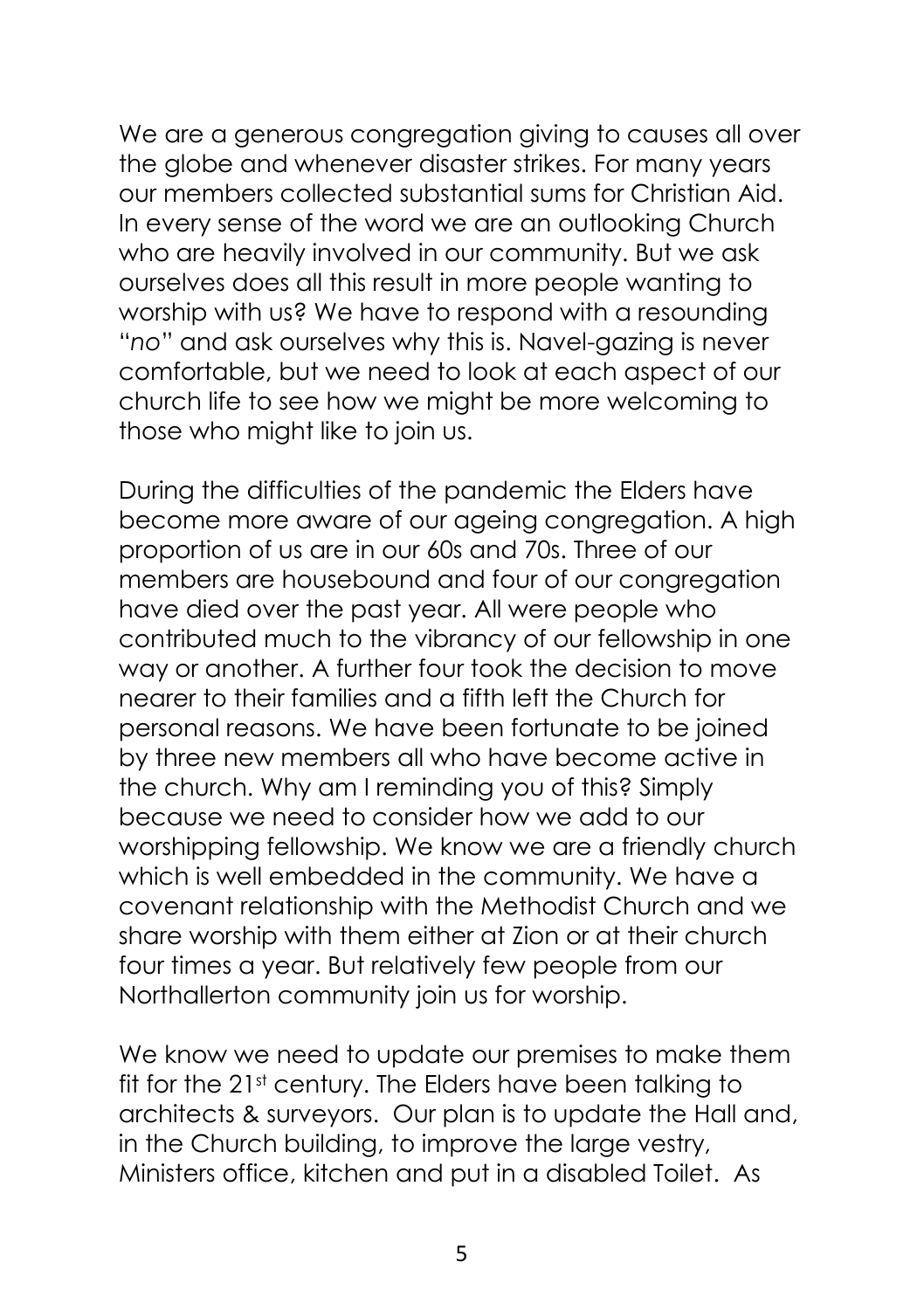part of this refurbishment a new Open Café area will be created. Shortly we will be outlining these plans to the Church Meeting for their approval. But none of these activities and expenditure will mean anything if we cannot grow our congregation and attract more people into the church. We need to have more people worshipping with us whether this is on a Sunday morning, at our prayer groups or at short acts of worship at different times of the week.

So, over the next few months we will be considering the changed and changing nature of British society in the 21st century with a view to reflecting how Zion needs to take a fresh look at itself. Do we capture people's imaginations so they want to come and join us? Is Sunday (and possibly a Wednesday service) the best day for Communal worship?

Are we truly a welcoming Church- do we help newcomers settle in to our style of service. Do our services allow people to learn and grow in faith?

Does our worship inspire and encourage? Does it connect with people and help them encounter God? Do we as a Church encourage people of all ages to grow in their relationship with Jesus through prayer, Bible study and other devotional activities? Are we



as a Church community warm, caring and supportive? Do we have fun together?

The book of Revelation pictures the resurrected, glorified Jesus walking amongst his churches many of which have seen better days. He says "*Do not be afraid. I am the First & the Last. I am the Living One. I was dead and now look I am alive for ever and ever."*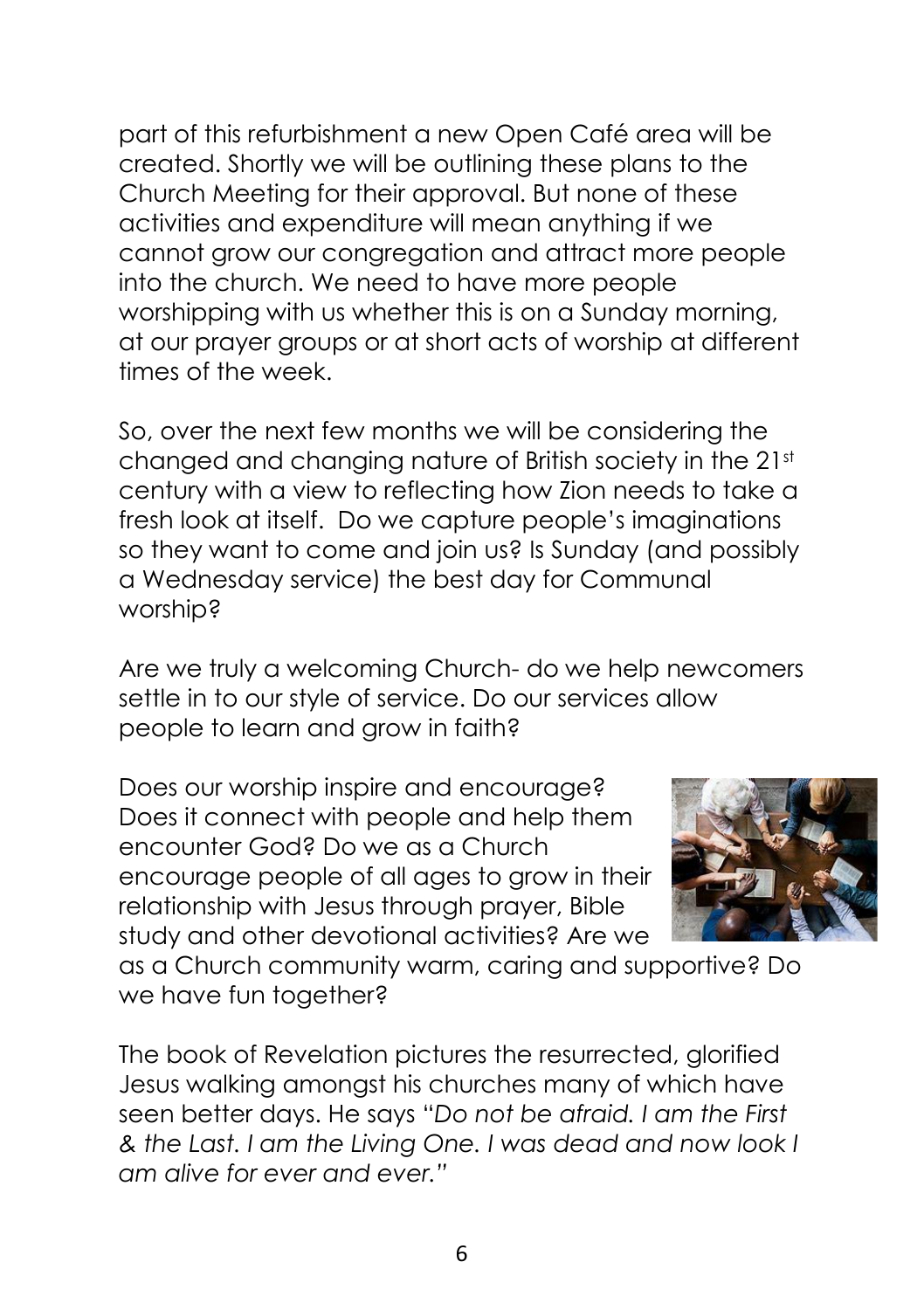I would ask you in the weeks ahead before we start this process to give prayerful consideration to what you feel about all aspects of our worship and fellowship together and whether it meets not only your needs but the needs of the 'man or woman on the street'?

### *Sue Bush*

## **Feeling the heat - or not?**

Back in September when we declared a Climate and Environmental Emergency and embarked upon a plan to try and reduce our carbon emissions, I don't think any of us could have predicted the massive global rise in the price of oil and gas. Neither did we expect Vladimir Putin's aggressive and completely unwarranted invasion of Ukraine and the consequent sanctions which have compounded the challenge for many countries around the world. It has highlighted how completely dependent we are on fossil fuels for food production, transport, heating and electricity, life and the economy in general. Not many areas of our lives will go untouched.

What may have started as an attempt to curb our personal carbon emissions has, for many, become a genuine challenge to make ends meet – the difficult choice between having enough food or adequate heating, or paying the rent, or any one of many other calls on limited finances is not a position any of us want to be in.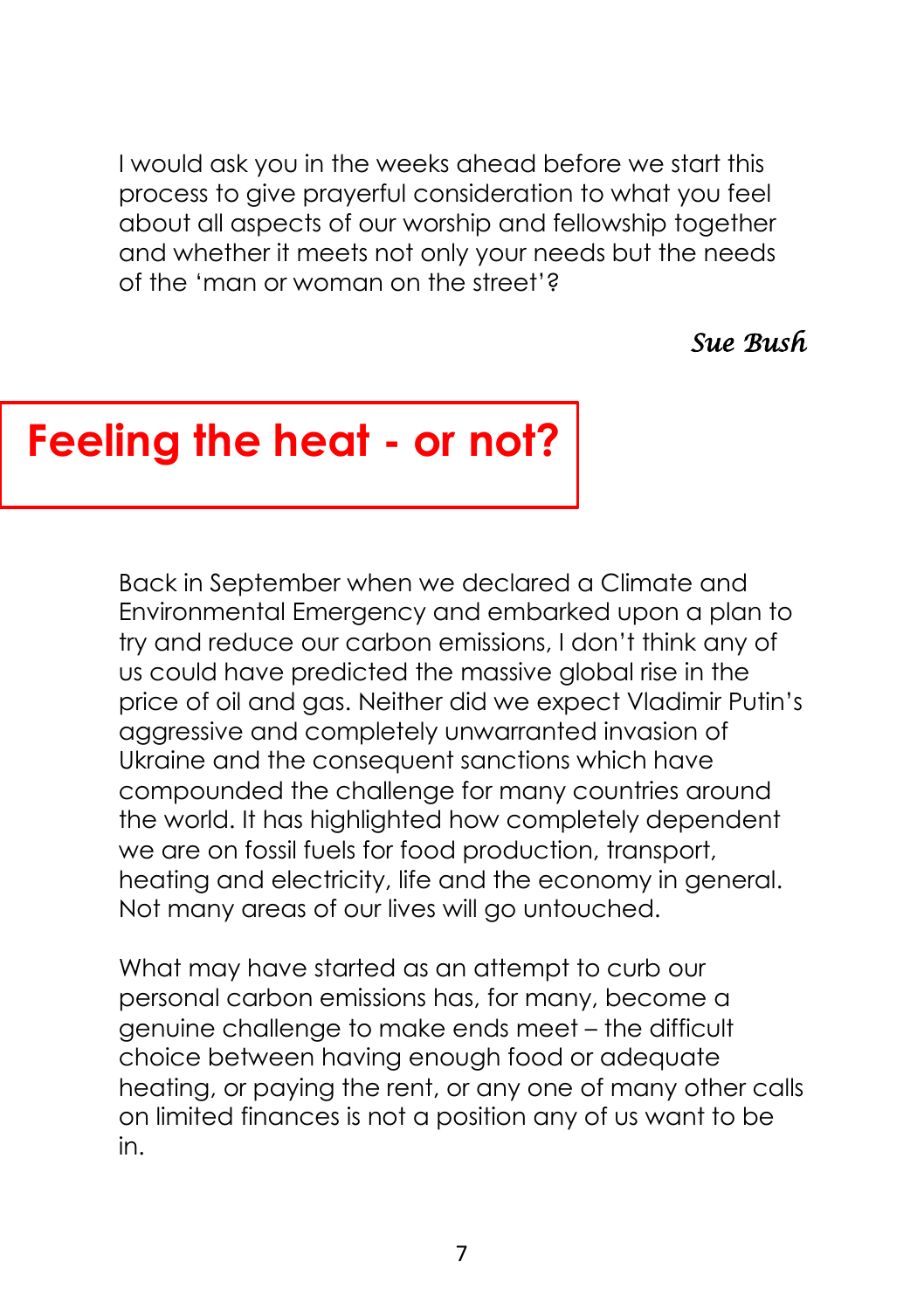Using energy and resources wisely, is not just going to reduce our carbon footprint for the future well-being of all life on earth, but it is perhaps one way of standing in solidarity with the Ukrainian people too. Not wasting energy is a way of ensuring that there is enough for all of us to share. Campaigning for more measures to combat energy and food poverty and for a living wage are equally important.

There is no one magic solution, but lots of small simple actions can make a big difference in our bid to use energy wisely including:

- Turn lights and appliances off when not in use.
- Just heat the room(s) you are using.
- Put on an extra layer of clothing
- Try and block draughts and draw the curtains after dark (40% of heat is lost through doors, windows, floor and draughts)
- Ensure the loft is fully insulated (25% of heat is lost through the roof)
- Only boil the amount of water you need in the kettle
- When cooking, use a pan lid to keep the heat in
- Try making enough for two meals and keep one for another day
- Can you use a microwave rather than a conventional oven?
- Only use the washing machine when there is a full load and set it to just 30 degrees C.
- Turn the thermostat down by 1 degree. For most people 18 – 21 degrees C should be enough.
- Spend less time in the shower or have less water in the bath
- Reduce the number of car journeys you make can you combine several activities in one journey or share

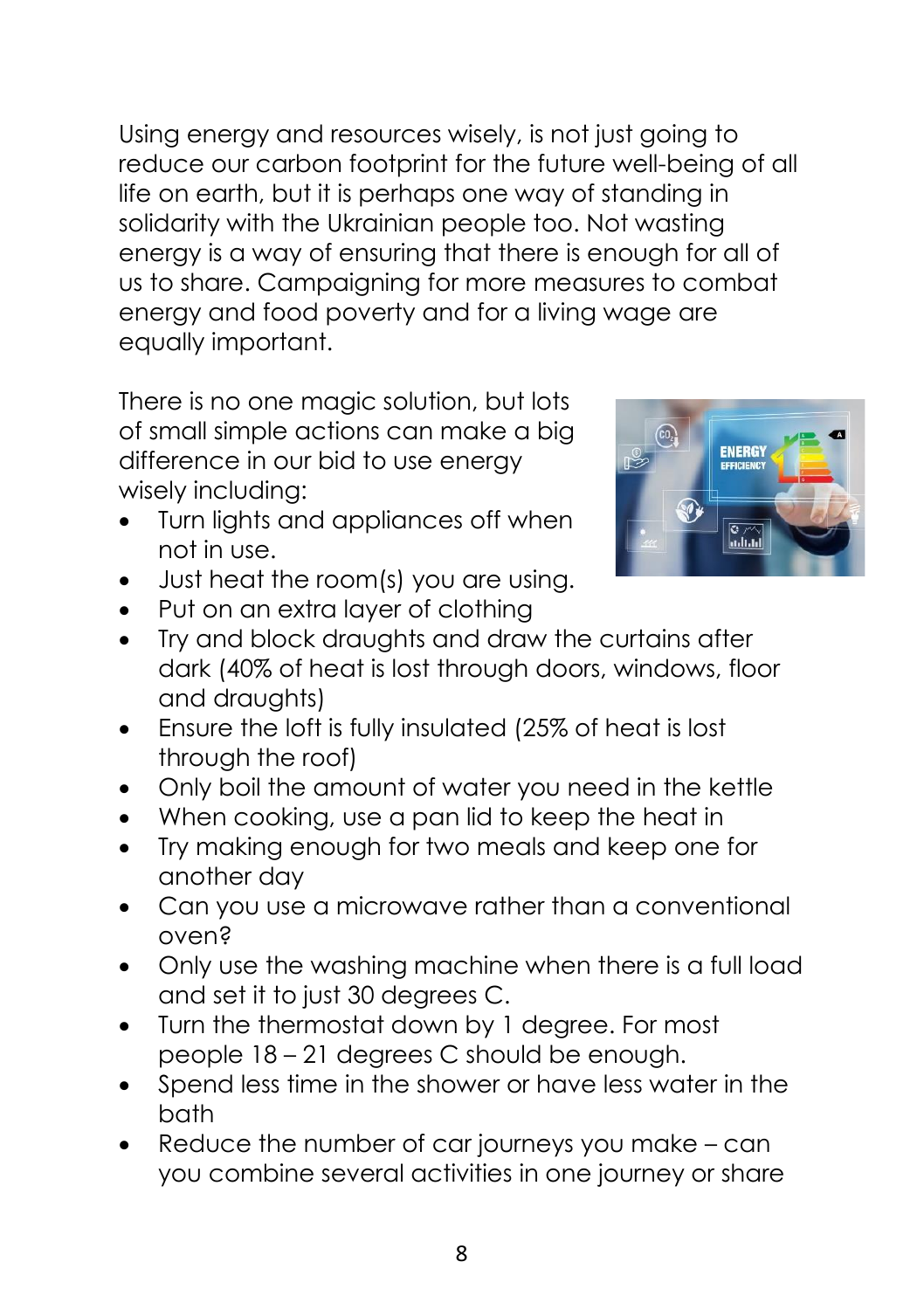a lift?

- Can you walk, cycle or use public transport?
- If you are blessed with some 'spare' money, consider investing it in more insulation of walls, floor or windows, solar panels, or even an air or ground source heat pump. You may not see a full financial return, but you will have made a difference. Consider what your savings are invested in – are they supporting the oil or fossil fuel industry? Could they be invested in more 'ethical' or green industries?

Is there any financial help available? Thankfully spring is on the way and hopefully the warmer weather too, making the cost of heating our homes less acute. Current benefits available are:

- **The Winter Fuel Payment:** a payment of between £100 and £300 to help towards your winter heating bills. Most payments are made automatically between November and December and are usually paid by mid-January at the latest. How much you will get depends on your circumstances. Any money you receive is tax-free and will not affect your other benefits. If you were born on or before 26 September 1955 and you get the State Pension or another social security benefit, then you may be eligible.
- **The Warm Home Discount:** a one-off discount of £140 off your winter electricity bill between October and March. The discount of £140 will not be paid to you but will be taken off your electricity bill sometime between September and March. You may be eligible if you claim the Guarantee Credit element of Pension Credit or are on a low income.
- **The Cold Weather Payment:** a payment of £25 made to eligible people if the average temperature drops below zero for seven days in a row. You may be eligible if you claim certain means-tested benefits. £25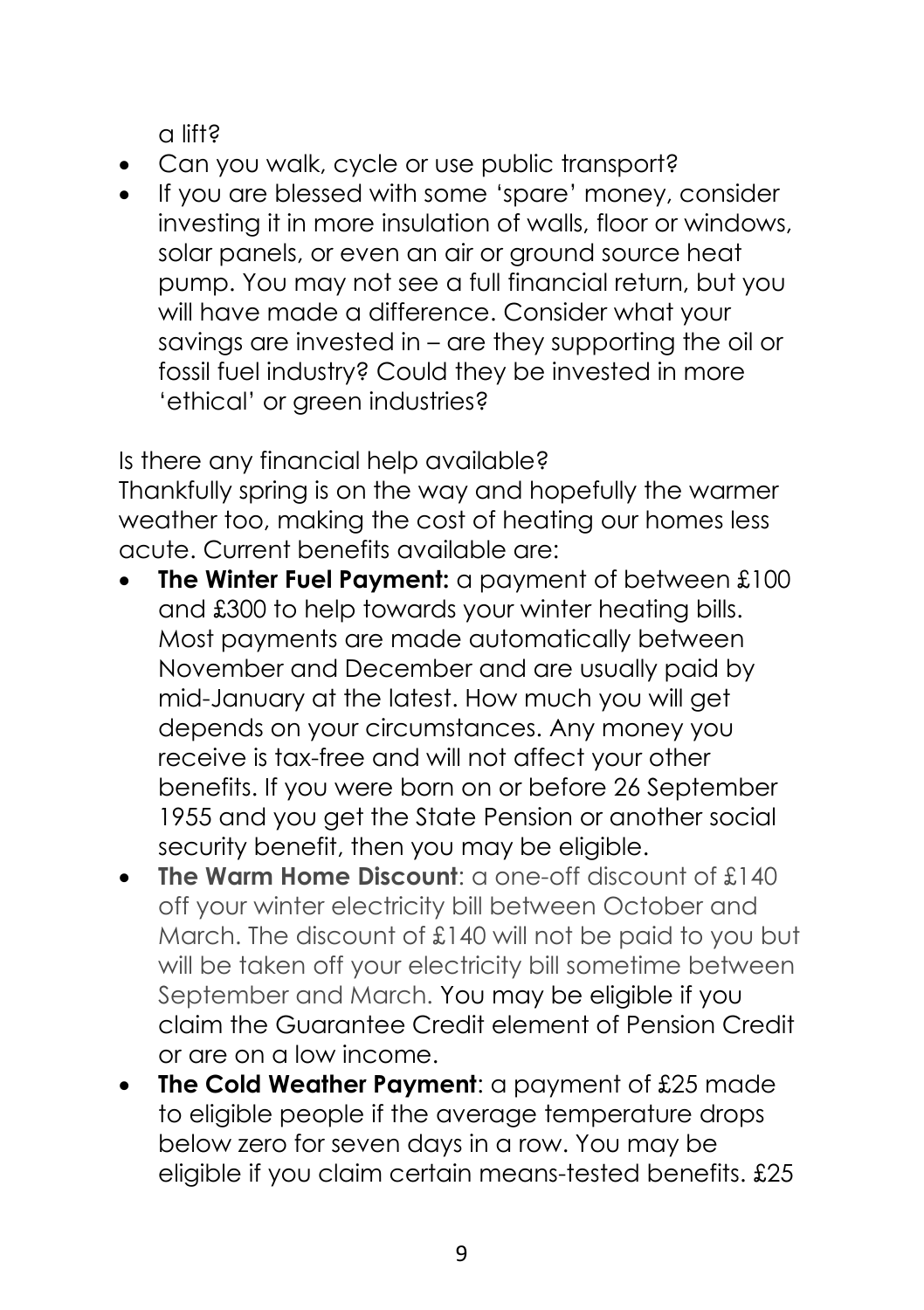will be paid for each seven-day period of cold weather between 1st November and 31st March.

• **Home energy efficiency grants** may be available to make improvements to your own or rented home. Citizens Advice or the local council or housing association should be able to advise or have a look on https://www.turn2us.org.uk/. Most housing associations are improving the insulation of their building stock.

### *Liz Styan*

# **Not me first**

Give me a good digestion, Lord And, also, something to digest. Give me a healthy body, Lord And sense to keep it at its best. To keep the good and pure in sight; Which seeing sin is not appalled But finds a way to put it right. Give me a mind that is not bored That does not whimper, whine or sigh. Don't let me worry overmuch About the fussy thing called 'I'. Give me a sense of humour Lord, Give me grace to see a joke; To get some happiness from life – And pass it on to other folk.

*Unknown*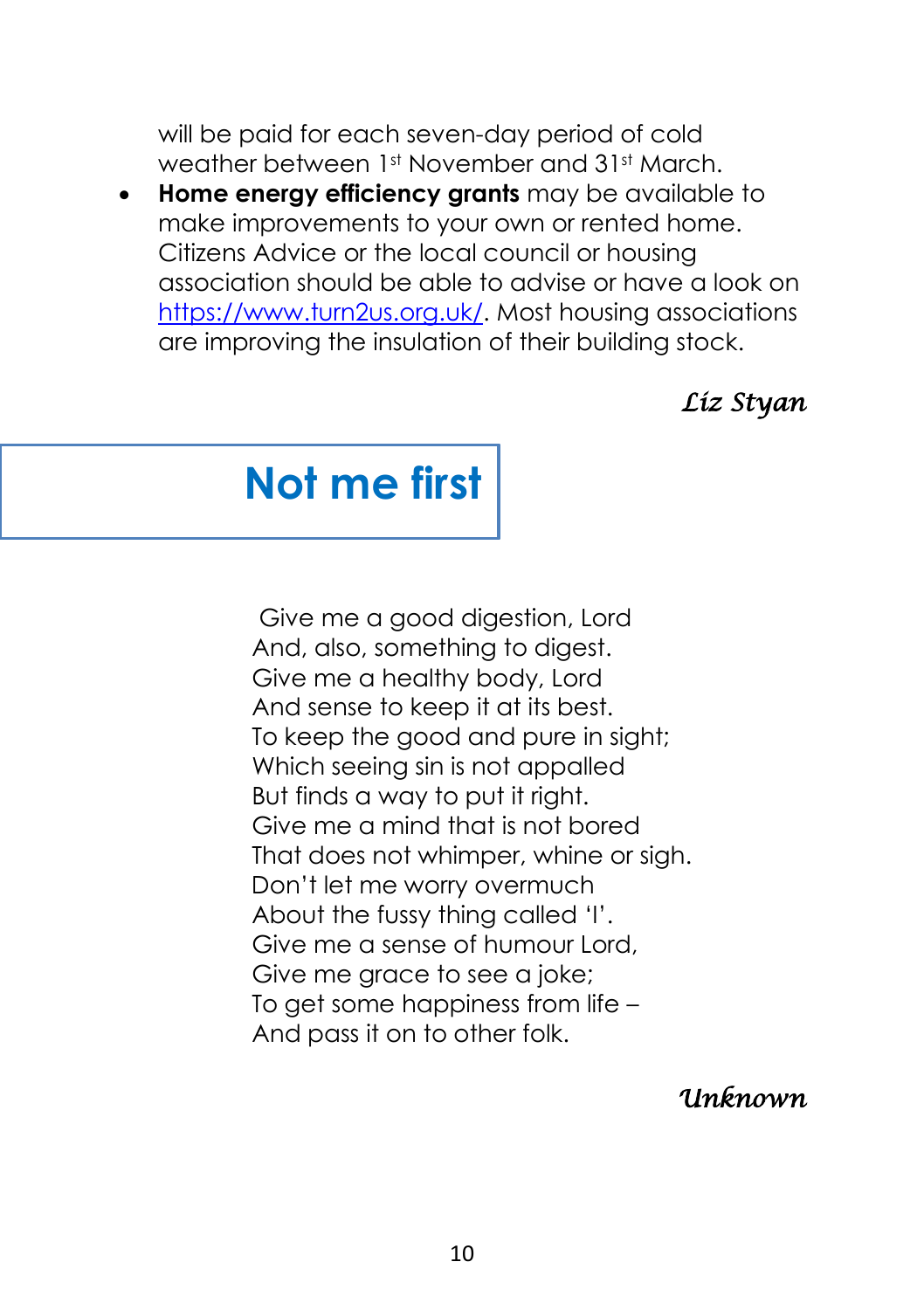# **The knitted Bible**

The Knitted Bible exhibition began life in a small way in 2008 when a few members of St George's United Reformed Church in Hartlepool starting knitting to create the scene of 'The Last Supper'. The project has since



grown amazingly and now comprises thirty-four different table-top scenes depicting some of the best-known stories in the Bible ranging from Noah and his ark, Daniel in the lion's den and Jonah and the whale to the Christmas and Easter stories.

From May 14th to 22nd the Bible scenes will be on view at Northallerton Methodist Church. The times to be confirmed. The message from them reads:

*We are privileged to be hosting this 'must see' event which will interest, inform, and amaze. Opening times are yet to be confirmed and we will be inviting school groups for which we have an interactive trail. If you are part of an adult group e.g., W.I. and would like to make a private group booking please contact us. The Coffee Pot will be open serving light refreshments and drinks. Admission to the exhibition is free, donations will be welcome, and proceeds after expenses will be split between Christian Aid and church funds.*

### *On Monday 16th May at 7.30pm, Northallerton Methodist Church Choir will "Sing the Stories" of the exhibition*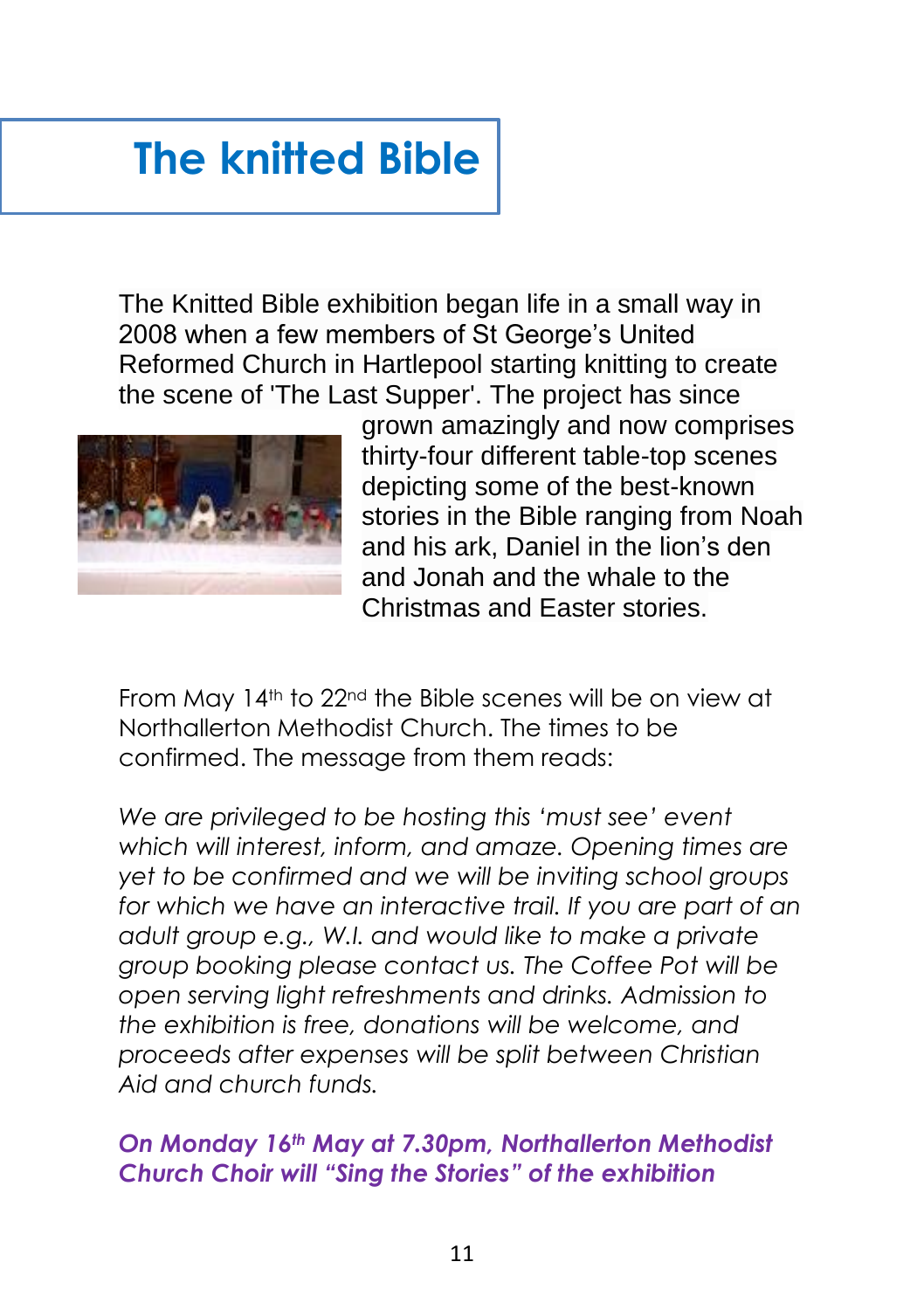*If anyone can help us with this mammoth task, we will be most grateful.*

*Catering (baking and serving refreshments) – Christine Clark Tel 01609 776590*

*Stewarding – Kate Chamberlain. Tel 01609 780219 Setting out the displays. Each one comes in a separate box with instructions – Iris Smith.*

*Furniture and transport – Derek Smith. Tel 01609 774060*

*This is going to be an exciting ecumenical event for our community, town, and district. A quote from the knitters "*Our hope is that in depicting some of the best-known stories in the Bible, everyone who sees them will be able to understand and enjoy them - and may discover some detail that they had forgotten or never noticed before whilst learning more about God and his love for this world and its people*."*

*Further details from Derek & Iris Smith. Tel 01609 774060. Email: derekirissmith@googlemail.com*

### **For all those oppressed**

Inspired by love and anger, disturbed by endless pain Informed of God's own bias we ask him once again: *How long must some folk suffer? How long can few folk mind? How long dare vain self interest turn prayer and pity blind?*

### *John Bell and Graham Maule*

*Iona Community,1987*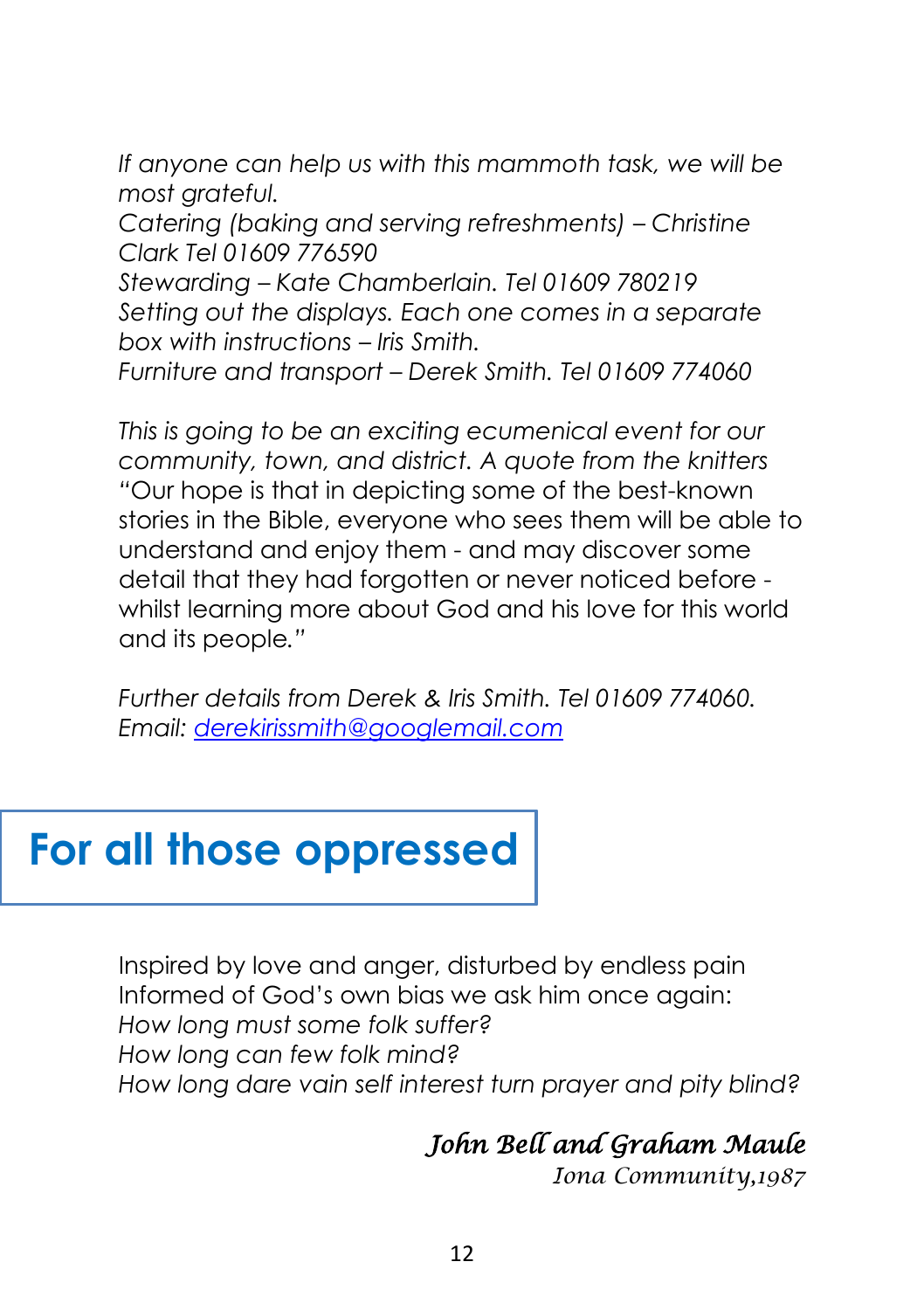

# Zion United Reformed Church Northallerton



In Holy Week and Easter at Zion we are going to walk in the footsteps of Jesus from his arrival in Jerusalem through his Temple discourses, the Last Supper and his execution to his glorious resurrection. We will explore the historical setting of this life-changing week in world history and try to discover how it helps us in our faith journey today.

Each day there will be an opportunity to gather for worship, either in the Secret Garden or in the church building. If you prefer you can join the journey at home, or wherever you happen to be.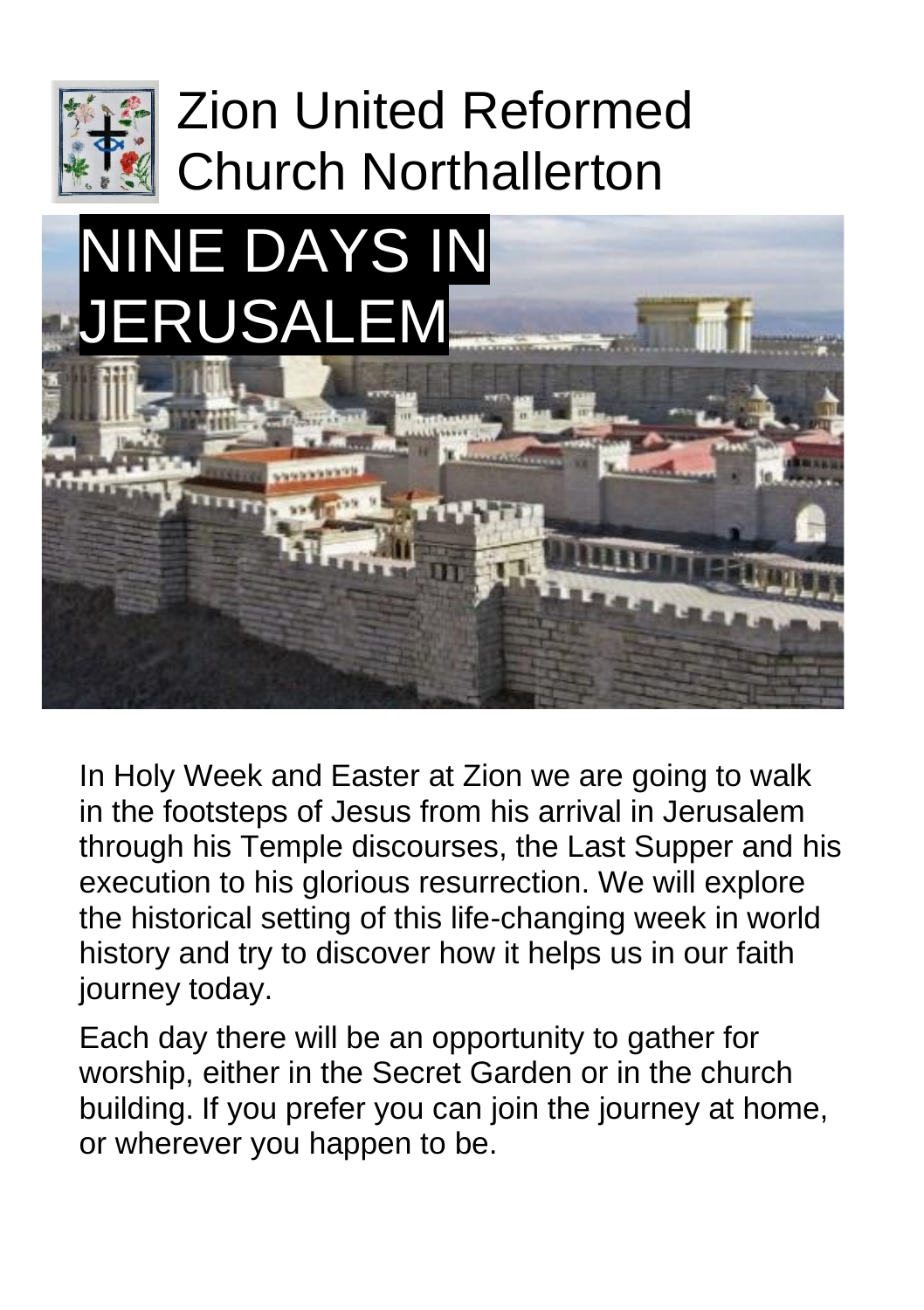| <b>Saturday 9 April</b> | 11am-11.15am in the Secret Garden<br><b>Jesus Anointed By Mary</b><br>led by lan based on John 12:1-8<br>and with dramatic representation                                                                                                              |
|-------------------------|--------------------------------------------------------------------------------------------------------------------------------------------------------------------------------------------------------------------------------------------------------|
| <b>Sunday 10 April</b>  | 10am-11am in the Church<br>Jesus is welcomed into Jerusalem<br>led by Ian based on Luke 19:28-40<br>There will be an opportunity to make Palm<br>branches on arrival at church which will be<br>used in worship<br><b>Distribution of Palm Crosses</b> |
| <b>Monday 11 April</b>  | 11am-11.15am in the Secret Garden<br>Jesus Reclaims The Temple<br>led by Iris based on Luke 19:41-48<br>and with dramatic representation                                                                                                               |
| <b>Tuesday 12 April</b> | 11am-11.15am in the Secret Garden<br>Jesus' Authority for Teaching                                                                                                                                                                                     |

### **Wednesday 13 April 11am-11.15am in the Secret Garden**

 Jesus' Death Is Planned led by Ian based on Luke 21:37-22:6 and with dramatic representation

led by Lesley based on Luke 20:1-8

### **Thursday 14 April 7pm-7.45pm in the Church**



Jesus Shares A Meal led by Ian telling the story based on Luke 22:1-46, Matthew 26:20-46 & John 13:1-13 Café Style Worship with Communion. Light snacks & drinks will be available *If participating at home use Luke 22:14-30*

### **Bedtime at Home**

 Jesus Is Arrested Personal reflection based on Luke 22:47-56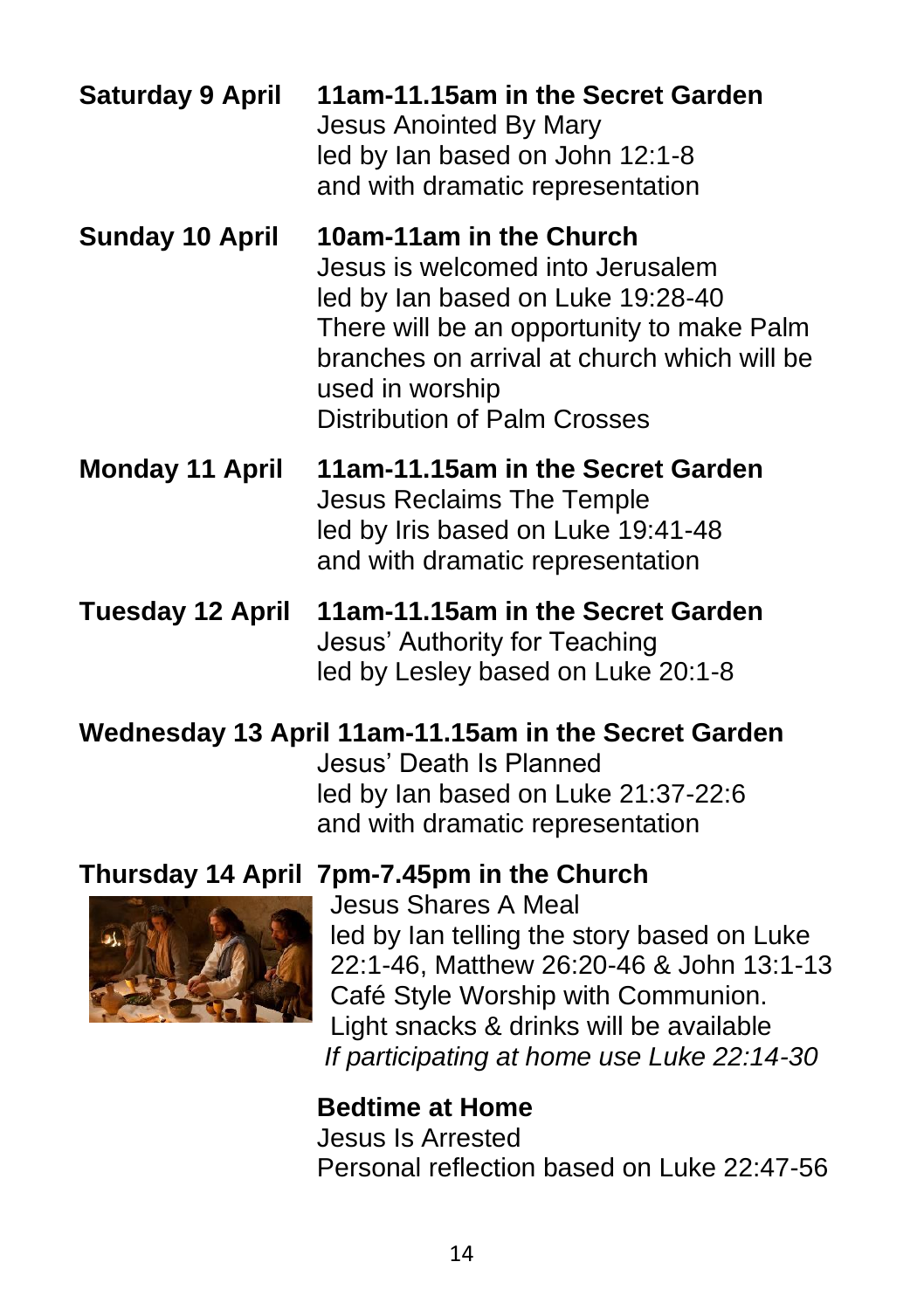

### **Friday 15 April 11am-11.35am in the Church** *Hot Cross Buns available from 10.45am*

Jesus is Tried & Executed led by Ian with Iris telling the story based on Luke 22:54-23:49 Distribution of nails *if participating at home use Luke 23:32-49*

**11.45am from the Auction Mart Car Park**  One Northallerton Walk of Witness

**12noon at the Market Cross** One Northallerton Good Friday Witness

 **Evening at Home** *(Dusk would be a good time)* Jesus is Buried Personal reflection based on Luke 23:50-56

### **Saturday 16 April 11am-11.15am in the Secret Garden** A Day Without Jesus led by Ian based on Matthew 27:62-66



**Sunday 17 April 10am-11am in the Church** Jesus Is Alive! led by Ian based on Luke 24:1-12 A celebration for all ages with Communion Distribution of chocolate eggs

> **Evening at Home** *(Dusk would be a good time)* Jesus Meets His Followers Personal reflection based on Luke 24:13-35

*In the event of inclement weather the gatherings scheduled for the Secret Garden will be moved to the Church.*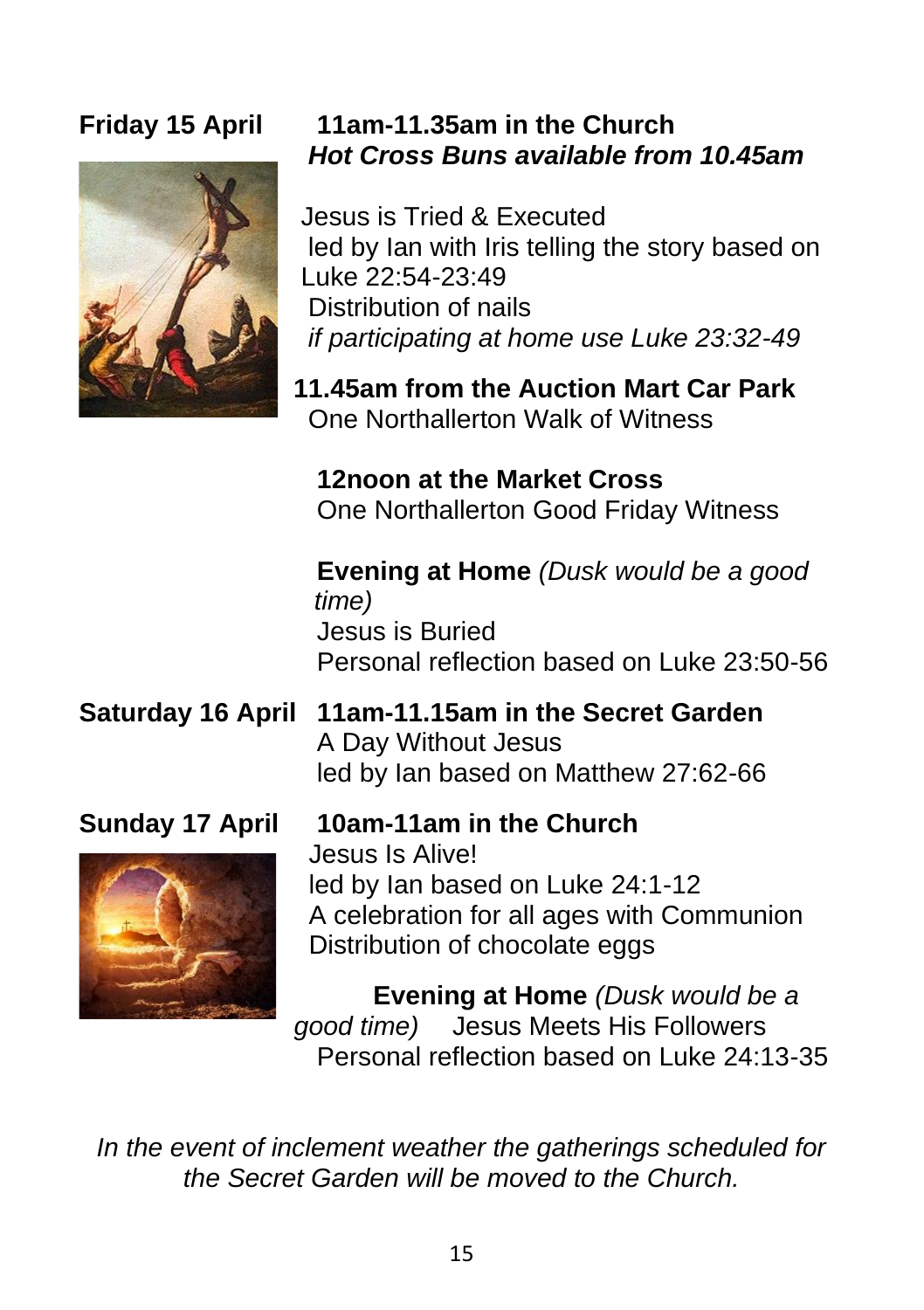### **Why are we doing this?**

We are doing it because we are celebrating our faith and our history which are so intrinsically intertwined.

We know, from scientific research, that there were total eclipses of the sun in what we now call Israel and Palestine in both 29AD and 33AD. Either one of these could be the event referred to in Matthew 27:45 when the sky turned black, but 29Ad is the most likely.

Pontius Pilate was the Roman Prefect of Judea from 26-36AD. Herod Antipas ruled from 4BC to 39AD. Caiaphas was High Priest from 18-36AD. These three men are referenced in non-biblical sources and all are mentioned in the account of Jesus's death and resurrection in the Bible. It is amazing how academic research, far from refuting the Bible, aids proof of its authenticity.

Tracing our family tree back around eighty generations would bring us to the time of Jesus. The world was very different then but it was also very much the same. Families still gathered to celebrate births, marriages, deaths and religious festivals. People travelled for family, business and leisure regions. There was still a great divide between rich and poor. Kings, Emperors and other leaders tried to exert their power over other nations. In many ways the first century was no different to the twenty-first. As Charles Dickens might have said '*It was the best of times, it was the worst of times'.* 

We are undertaking this journey to help us understand more about the first Easter, more about our faith, more about Jesus and more about our role in the world today.

We invite you to join us in this journey, either in person, at home, or wherever you are. If you are participating elsewhere than at Zion please read the passage of Scripture, then sit quietly and ask God to reveal to you the relevance of that passage for us and for our church.

Some of the gatherings in the Church and the Secret Garden will include dramatization of the readings, visual representation of the story and congregational participation to enhance our understanding of this momentous time in human history, then and now.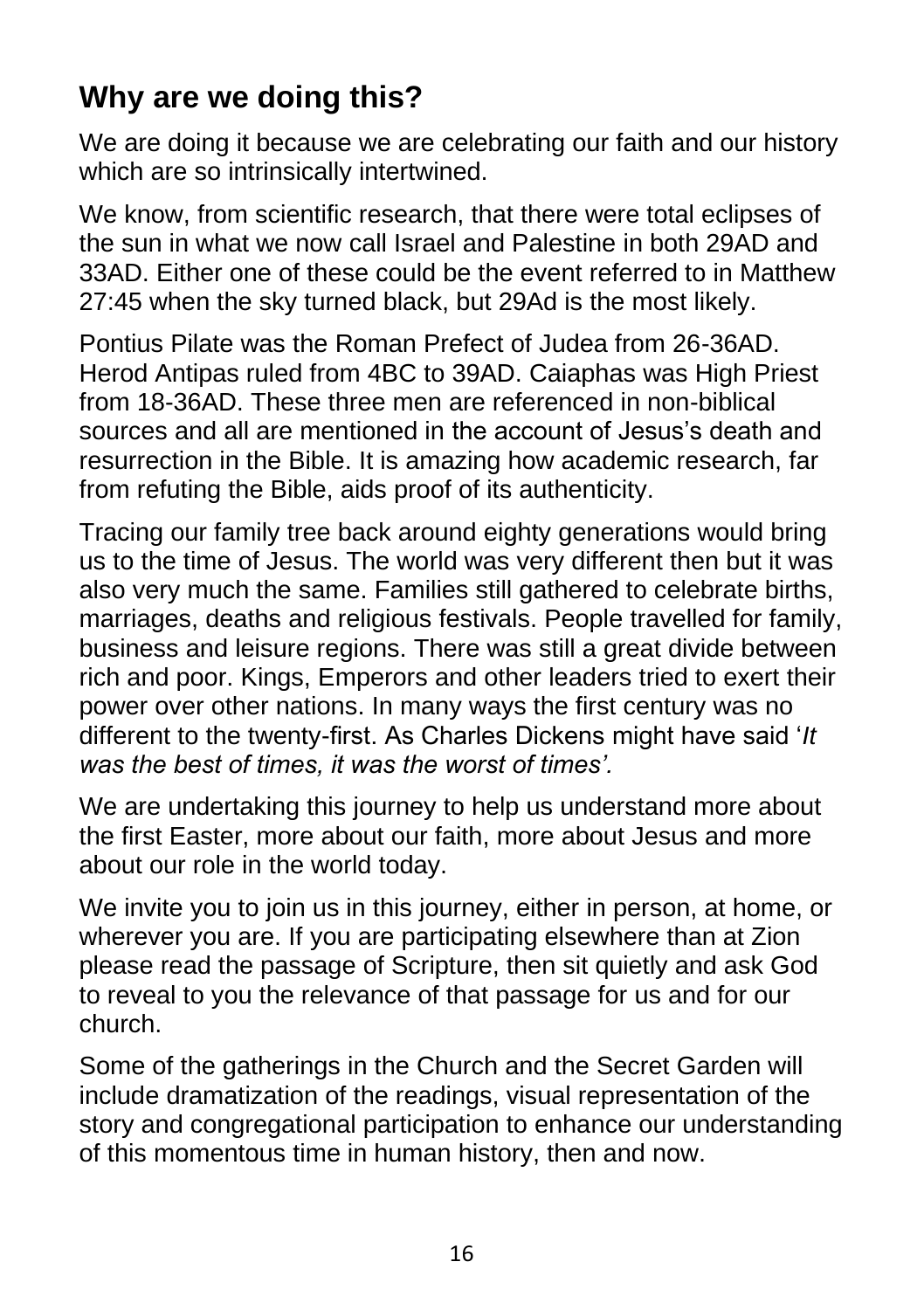# **Sausages!**

Since I announced that we were going to celebrate 500 years of the Reformation with sausage sandwiches in the Secret Garden two questions have arisen. Have I got my dates wrong, didn't the Reformation start in 1517? Will eating sausages on Ash Wednesday offend other Christians who believe we should not eat meat on Ash

Wednesday? Well, the answer to both questions is, in true URC practice, '*yes, no and maybe'*.

The Reformation is generally reckoned to have started in 1517 when Martin Luther nailed his 95 Theses to the door of the church in Wittenberg. A century before that the Czech Reformer, Jan Huss, was condemned by the Council of Constance and burned at the stake in 1415. His

followers eventually formed the Moravian Church in Bohemia in 1457. Today the Moravian Church has 31 congregations in the UK and 750,000 members worldwide.

In 1522 the focus moved to Zurich



where Huldrych Zwingli was Pastor of the Grossmunster. He had already been preaching on the same lines as Luther. During the Lenten Fast of 1522 a new edition of the *The Epistles of St Paul* had been printed and as a thank you to his workers the printer arranged a sausage supper at which various civic and church leaders, including Zwingli, were present. As eating meat was forbidden in Lent the printer was arrested. Zwingli had not eaten the sausages, but he defended the right of others to do so in a sermon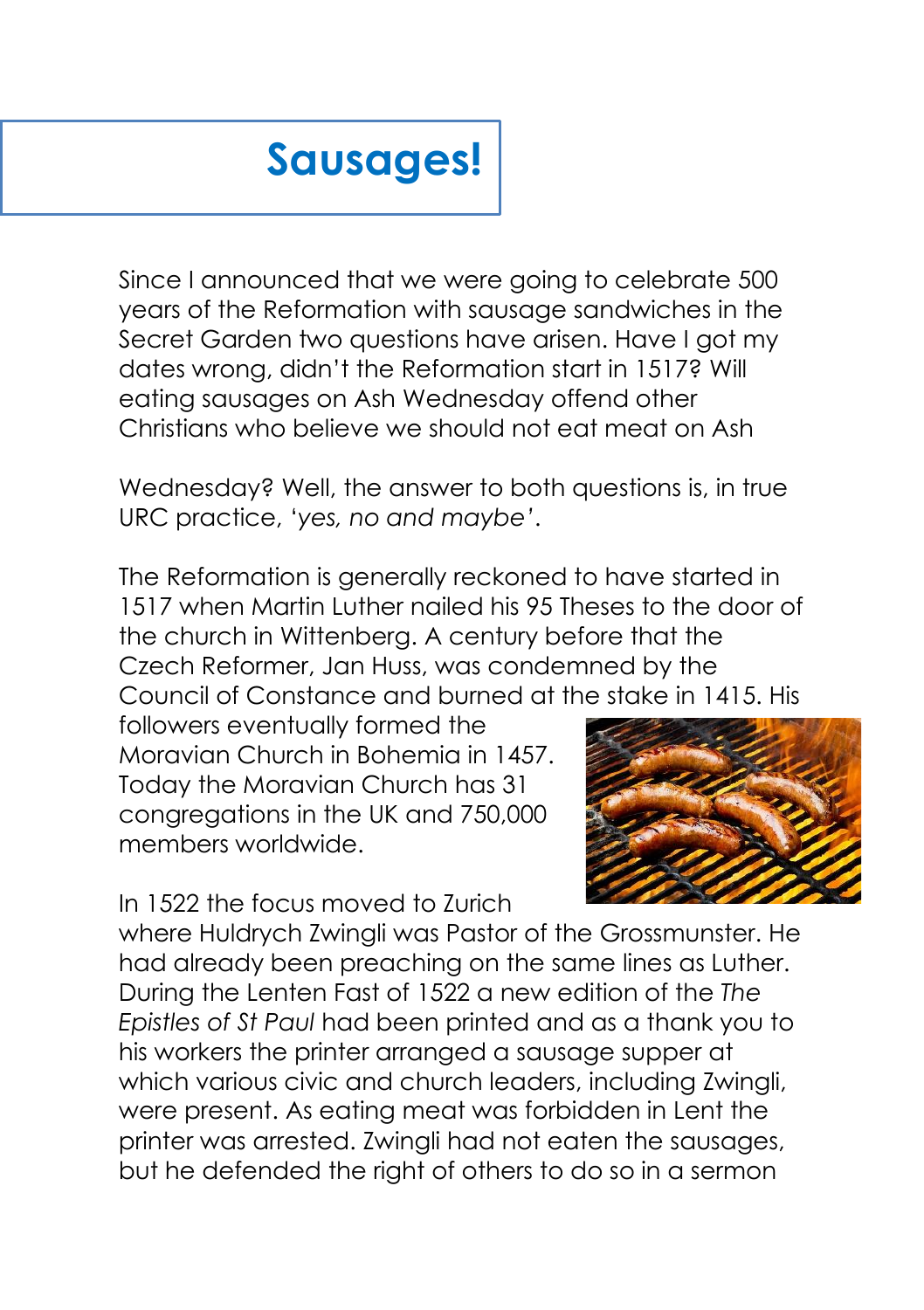based on Luther's view that because the Bible does not prohibit the eating of meat during Lent then fasting from meat in Lent is a matter of personal choice rather than a rule for everyone. When news of all this reached the Bishop of Constance he was outraged and called for a rule banning the preaching of any of the Reformation Doctrines in Switzerland. This did not work and Zwingli went on to be a revered figure in Swiss Protestantism. The Zurich sausage affair was seen as a demonstration of Christian freedom and is generally accepted to be of similar

importance for the Reformation in Switzerland as Martin Luther's 95 theses were for the Reformation in Germany. In 1529 Luther and Zwingli met, and amongst other things, discussed communion. They could not reach agreement. Whilst Luther did not affirm the traditional Catholic view of transubstantiation, that the bread and wine actually become the body and blood of Christ, he maintained that Christ was present in some way. Whilst the bread and wine do not change form they also take on the form of the body and blood of Christ, a view known as consubstantiation. However, Zwingli remained committed to his view that the bread and wine are only symbolic. Another difference between these two great reformers was that whilst Luther retained the altar at the front of the church, separated from the congregation by the choir, Zwingli replaced the altar with a rough, uncovered, wooden table placed in the middle of the congregation.

So, when do we date the Reformation from? Is it 1415, 1457, 1517, 1522 or some other date? The answer, like the start of life itself, may be a matter of choice. Does life start at conception or birth or somewhere in between? If the latter, is it when the foetus is capable of breathing and existing on its own, or is it when it can do so with the help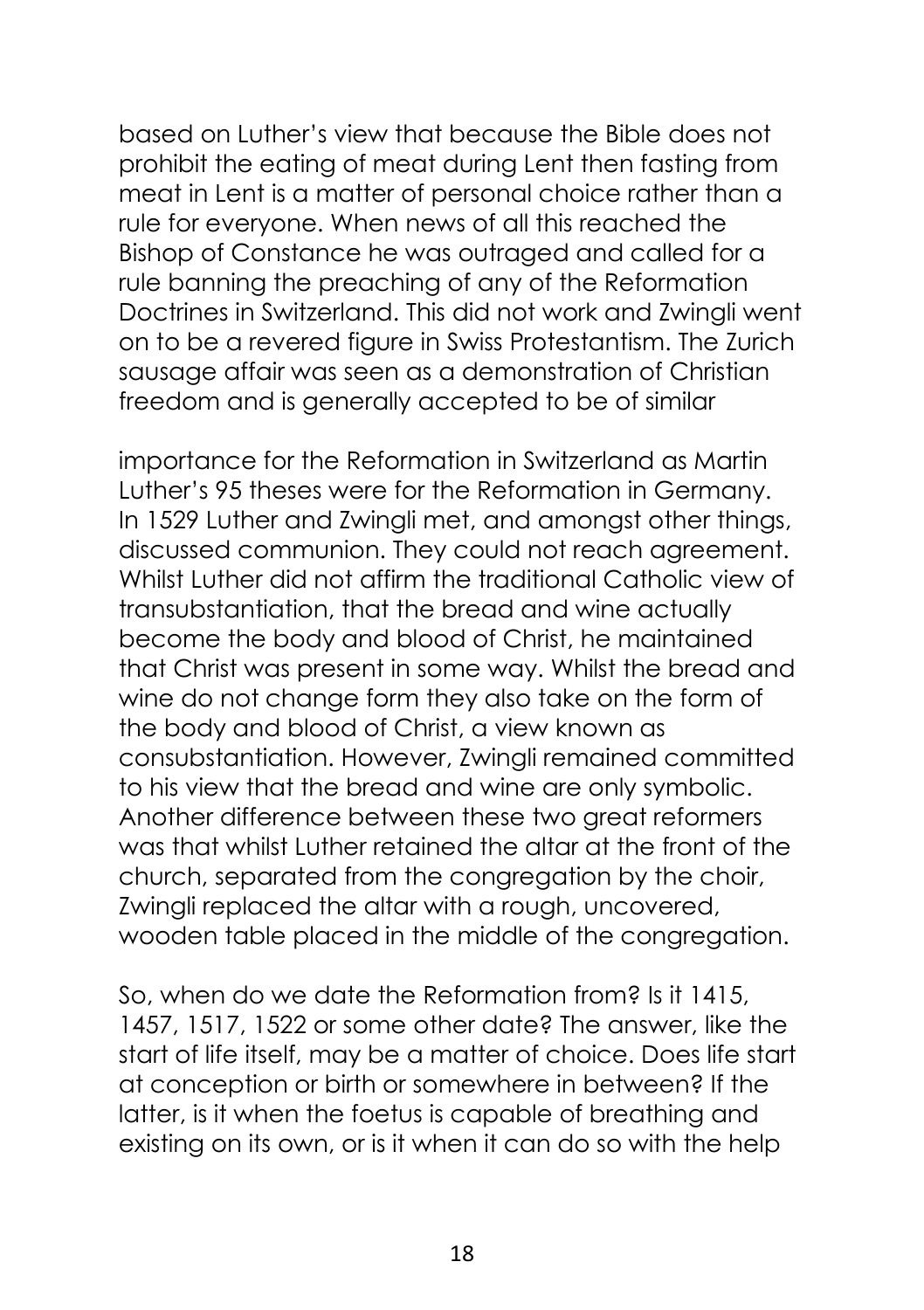of machines? Questions that we differ on but are crucial to the concerns around abortion.

Whenever the Reformation started may be, like life itself, a matter of debate, not least because each generation has its own reformers who seek to change the theology, practice and view of the church. Whether we call them 'Reformers' or 'Heretics' depends on our own views. *Ecclesia semper reformanda* (the church must always be reformed) is a phrase that refers to the conviction of certain Reformed Protestant theologians that the church must continually re-examine itself in order to maintain its purity of doctrine and practice. It originated with St Augustine and is still evident today, not least in the URC Statement of Nature, Faith and order which includes '*we affirm our right and readiness, if the need arises, to change the Basis of Union and to make new statements of faith in ever new obedience to the Living Christ'*.

### Pastor John Robinson in 1620 sent the Pilgrim Fathers on their way with '**for I am verily persuaded the Lord hath more truth yet to break forth out of His Holy Word.'**

In URC theology and practice we are nearer to Zwingli than Luther. The communion table is close to the congregation and the bread and wine are purely symbolic so celebrating an event in Switzerland 500 years ago makes sense. In the church we are used to living with different views not just between denominations but also between congregations within denominations and within congregations themselves. We live with difference, if we didn't OneNorthallerton would not exist and denominations would not exist either. All churches would be independent groups of like-minded people. Christians may not agree with each other over a whole variety of issues, theological, ecclesiological, sociological and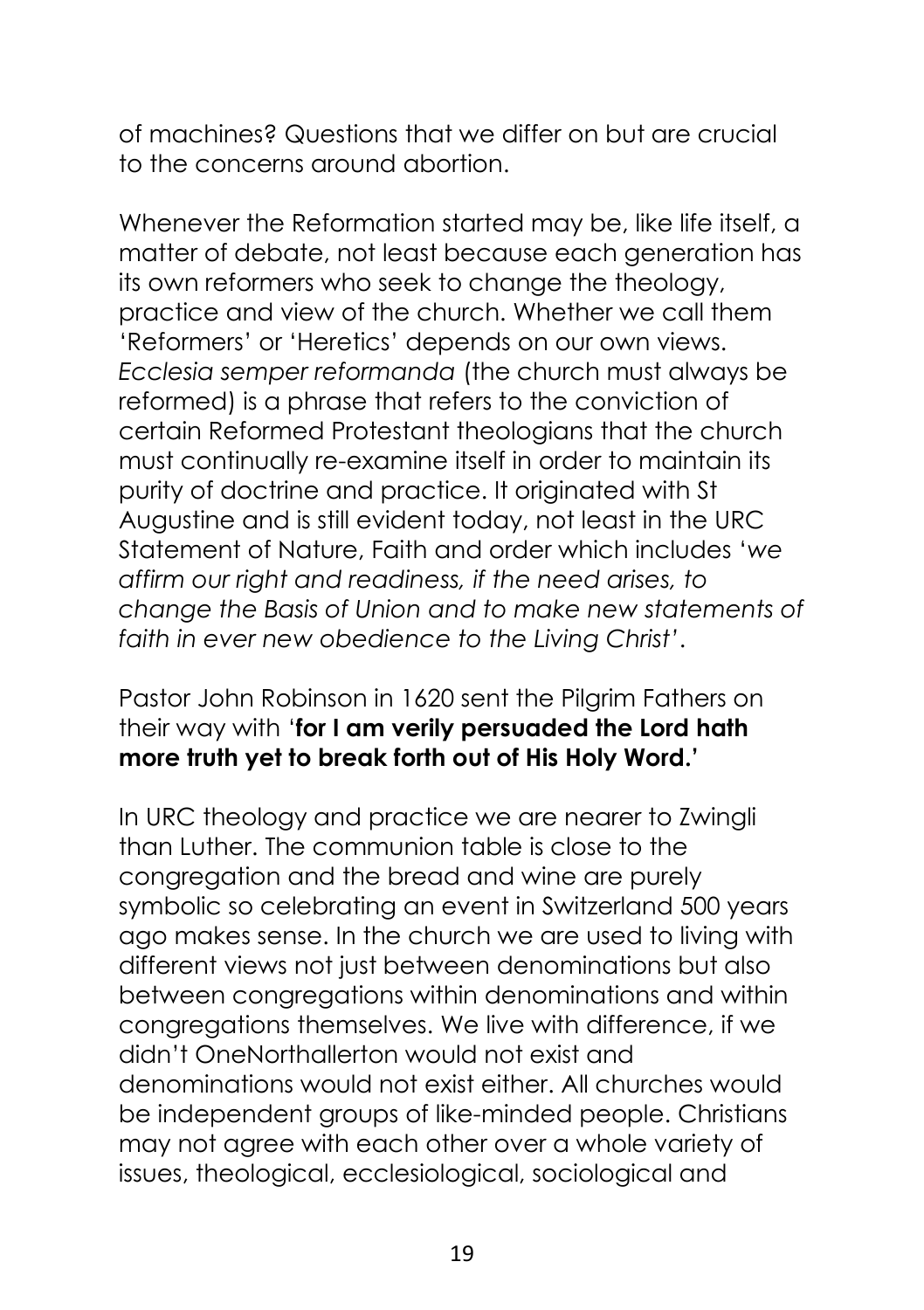practical but we are not offended by other views, and we support the right of others to hold their views with one caveat. That caveat is our shared belief in, and desire to be obedient to, God, Father, Son and Holy Spirit.

*Ian Ring* 

# **Lessons of life**

Learn to let someone love you

Working for two years in the 1950s as a hospital orderly in Woolwich with the Friends' Ambulance Unit, all the pay I received on top of board and lodging was ten shillings a week. [The balance earned was paid directly to the FAU to support other members doing relief work in central Europe]. Came the Saturday of a Young Congregationalist rally in Bloomsbury; I met up there with two of my closest friends from university, Douglas from Leeds and David from Guisborough, together with (my first real meeting of her) Douglas's fiancée Ruth, who'd newly started teaching. Afterwards the four of us opted

together for a meal in a small cafe along the Edgware Road. I scanned the menu for the cheapest meal available, either sardines or beans on toast, price one and threepence...



"*I'm paying*," said Ruth quietly. "*No, you're not*!" said I. "*I'm paying*!" she said emphatically. "*I've started earning*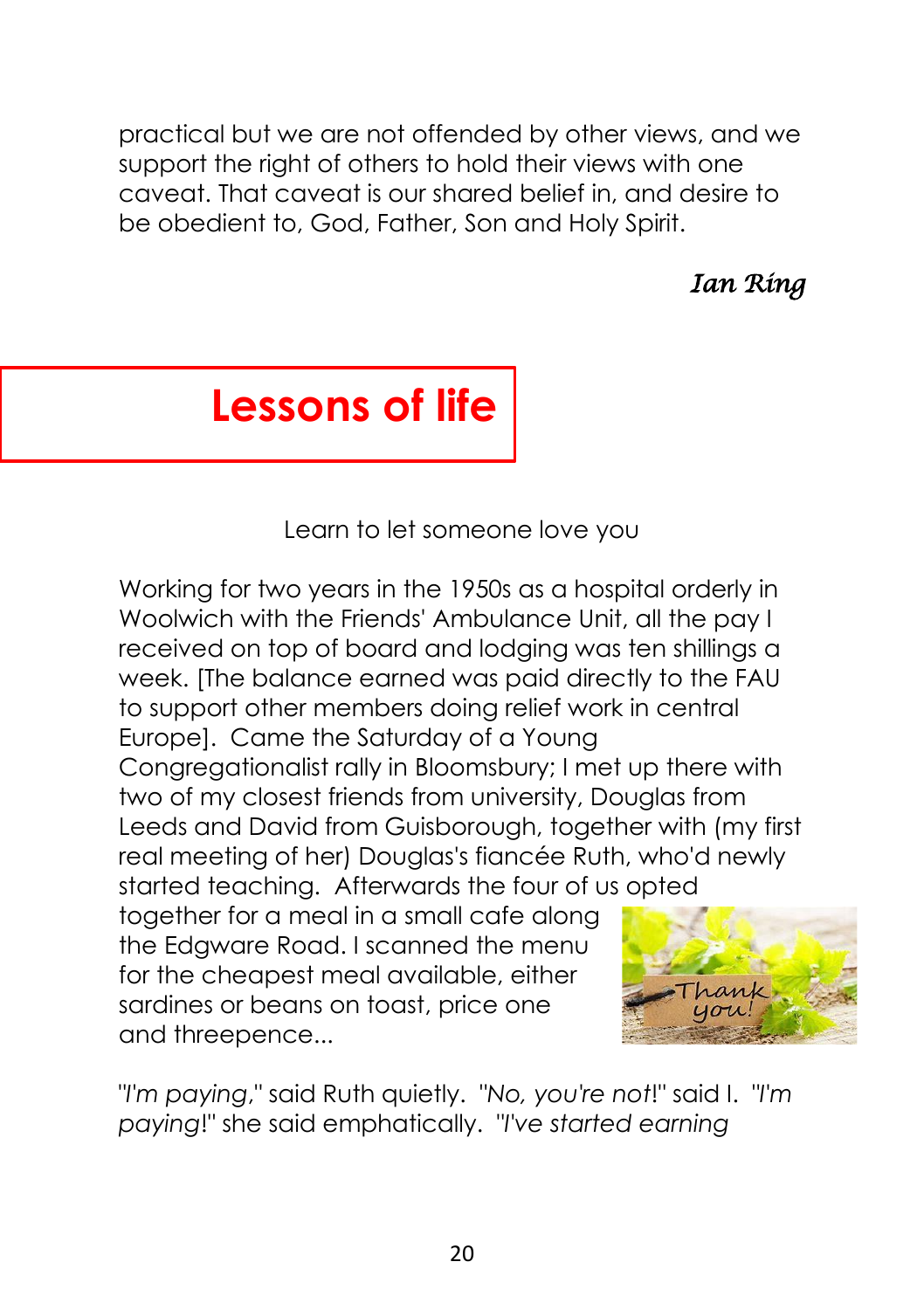*properly, and I know what pay you get at the hospital! - Malcolm, it's time you learnt to let someone love you*!"

*Brother, Sister, let me serve you, Let me be as Christ to you; Pray that I may have the grace to let you be my servant too.*  Rejoice and Sing 474

*Malcolm Smith* 

# **Church diary**

| <b>APRIL</b>              |          |                                                 |
|---------------------------|----------|-------------------------------------------------|
| Fri 1st April             | 10.00 am | Elder's Meeting<br>(200m)                       |
| Sat 2 <sup>nd</sup> April |          | 9.30 am   Prayer Meeting<br>(Coffee Room)       |
| Sun 3rd April             | 10.00 am | <b>Morning Worship</b><br>(Revd Geoffrey Bruce) |
| Mon 4 <sup>th</sup> April | 9.30 am  | <b>Tiny Time</b><br>(Church Hall)               |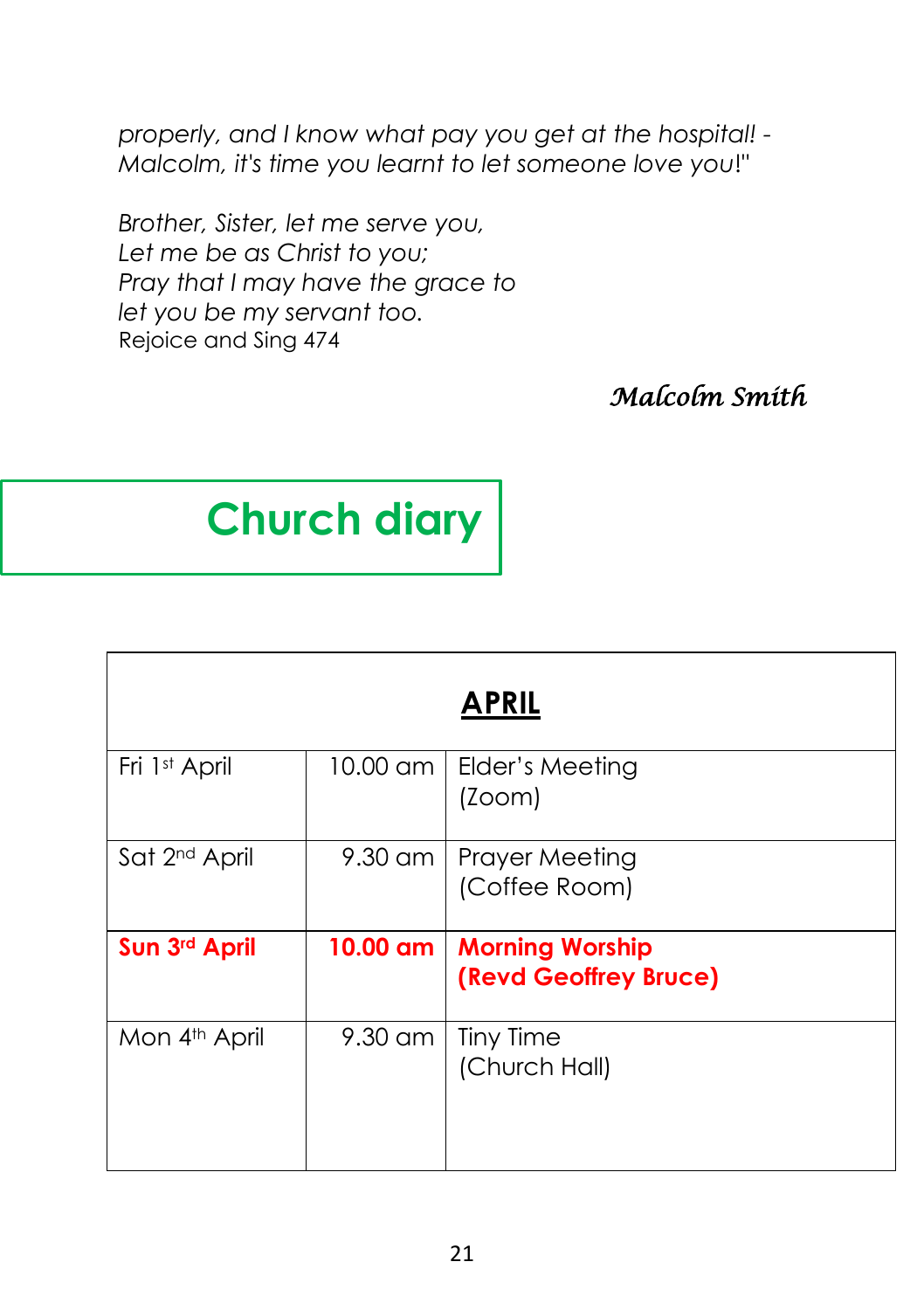| Thurs 7 <sup>th</sup> April | $1.00$ pm  | Contemplative Prayer Meeting<br>(Reflection sent by e-mail; contact:<br>alexa@barberfamily.me.uk) |  |
|-----------------------------|------------|---------------------------------------------------------------------------------------------------|--|
| Sat 9th April               | 9.30 am    | <b>Prayer Meeting</b><br>(Coffee Room)                                                            |  |
|                             | $11.00$ am | Reflection in the Secret Garden<br>(Jesus Anointed by Mary)                                       |  |
| Sun 10 <sup>th</sup> April  | 10.00 am   | <b>Palm Sunday Service</b><br>(Revd lan Ring)                                                     |  |
| Mon 11 <sup>th</sup> April  | 9.30 am    | <b>Tiny Time</b><br>(Church Hall)                                                                 |  |
|                             | 11.00 am   | Reflection in the Secret Garden<br>(Jesus Reclaims the Temple)                                    |  |
| Tues 12 <sup>th</sup> April | 11.00 am   | Reflection in the Secret Garden<br>(Jesus' Authority for Teaching)                                |  |
| Wed 13th April              | 11.00 am   | Reflection in the Secret Garden<br>(Jesus' Death is Planned)                                      |  |
|                             | $2.15$ pm  | Northallerton Churches Ladies<br><b>Together Holy Week Service</b><br>(Romanby Methodist Church)  |  |
| Thurs 14th April            | $1.00$ pm  | Contemplative Prayer Meeting<br>(Reflection sent by e-mail; contact:<br>alexa@barberfamily.me.uk) |  |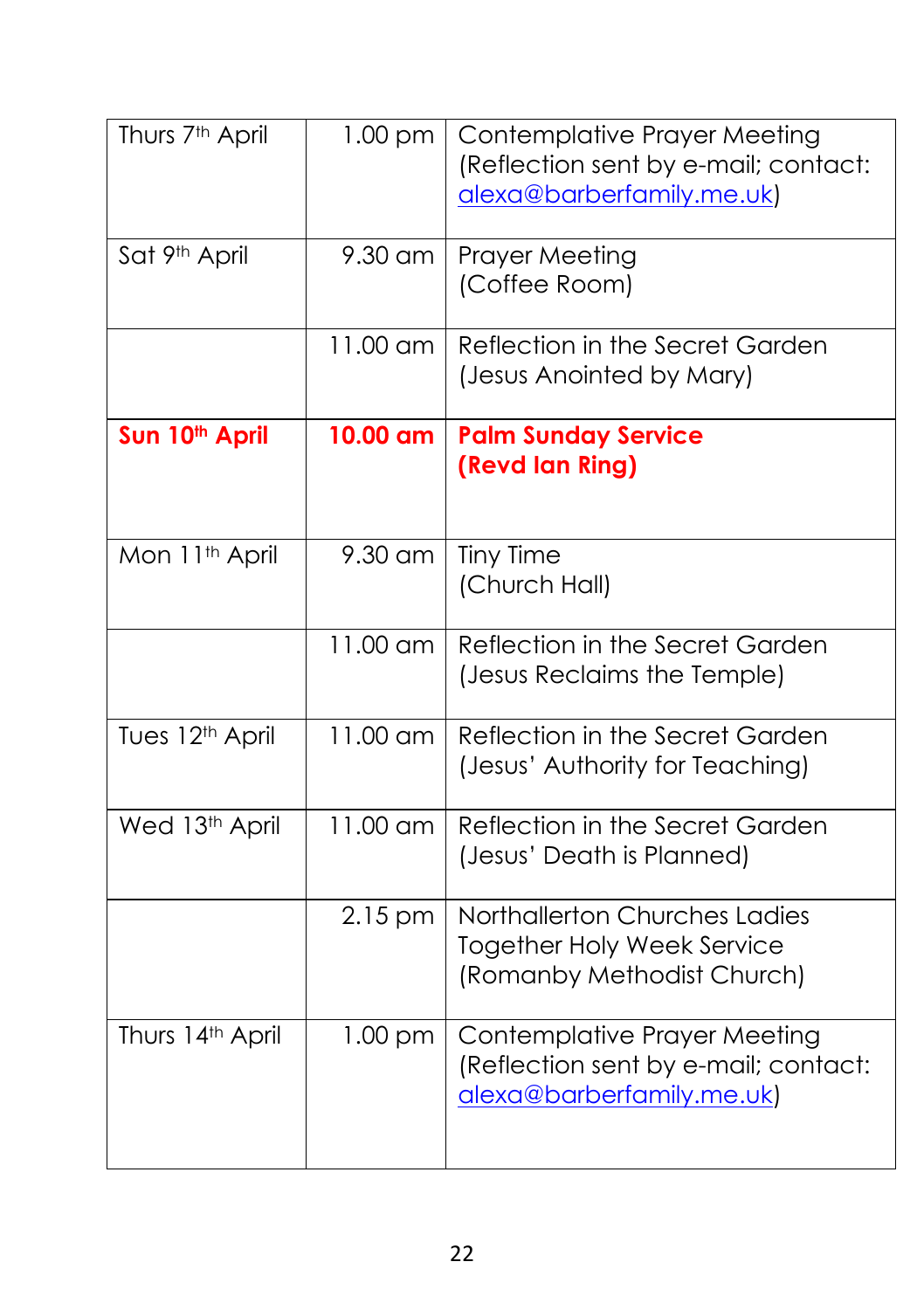| $14th$ cont                | 7.00 pm  | <b>Maundy Thursday Service</b><br>(Revd lan Ring)                                                                                             |  |
|----------------------------|----------|-----------------------------------------------------------------------------------------------------------------------------------------------|--|
| Fri 15 <sup>th</sup> April | 11.00 am | <b>Good Friday Worship</b><br>(Rev lan Ring)                                                                                                  |  |
|                            | 11.45 am | One Northallerton Walk of Witness<br>starting from the Auction Mart Car<br>Park followed by a short service at<br>the Market Cross at 12 noon |  |
| Sat 16th April             | 9.30 am  | <b>Prayer Meeting</b><br>(Coffee Room)                                                                                                        |  |
|                            | 11.00 am | Reflection in the Secret Garden<br>(A Day Without Jesus)                                                                                      |  |
| Sun 17th April             | 10.00 am | <b>Easter Communion Service</b><br>(Revd lan Ring)<br><b>Commitment for Life Sunday</b>                                                       |  |
| Mon 18th April             | 9.30 am  | <b>Tiny Time</b><br>(Church Hall)                                                                                                             |  |
| Thurs 21st April           | 1.00 pm  | <b>Contemplative Prayer Meeting</b><br>(Reflection sent by e-mail; contact:<br>alexa@barberfamily.me.uk)                                      |  |
| Sat 23rd April             | 9.30 am  | Prayer Meeting<br>(Coffee Room)                                                                                                               |  |
| Sun 24th April             | 10.00 am | <b>Morning Worship</b><br>(Revd John Sadler)<br><b>Traidcraft &amp; Coffee</b>                                                                |  |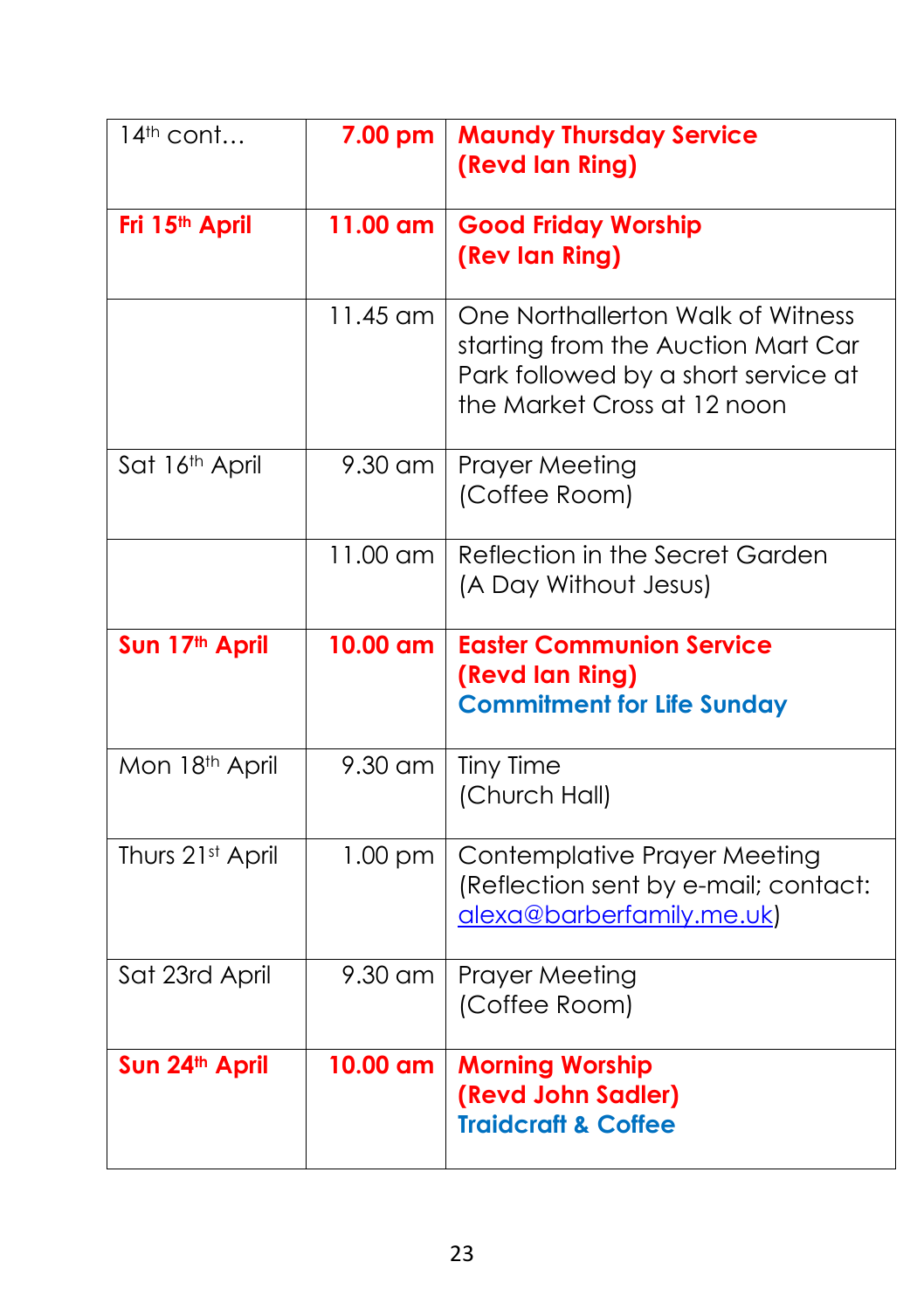| Mon 25 <sup>th</sup> April | $9.30$ am | <b>Tiny Time</b><br>(Church Hall)                                                                        |
|----------------------------|-----------|----------------------------------------------------------------------------------------------------------|
| Tues 26th April            | 2.00 pm   | <b>Reading Circle</b><br>(Coffee Room)                                                                   |
| Thurs 28th April           | $1.00$ pm | <b>Contemplative Prayer Meeting</b><br>(Reflection sent by e-mail; contact:<br>alexa@barberfamily.me.uk) |
| Sat 30 <sup>th</sup> April | 9.30 am   | Prayer Meeting<br>(Coffee Room)                                                                          |
|                            |           | <b>MAY</b>                                                                                               |
| Sun 1st May                | 10.00 am  | <b>Morning Worship</b><br>(Mrs Chris Eddowes)                                                            |
| Mon 2 <sup>nd</sup> May    | 9.30 am   | <b>Tiny Time</b>                                                                                         |
|                            |           | (Church Hall)                                                                                            |
| Thurs 5 <sup>th</sup> May  | 1.00 pm   | <b>Contemplative Prayer Meeting</b><br>(Reflection sent by e-mail; contact:<br>alexa@barberfamily.me.uk) |
| Fri 6 <sup>th</sup> May    | 10.00am   | Elders' Meeting<br>(200m)                                                                                |
| Sat 7th May                | 9.30 am   | <b>Prayer Meeting</b><br>(Coffee Room)                                                                   |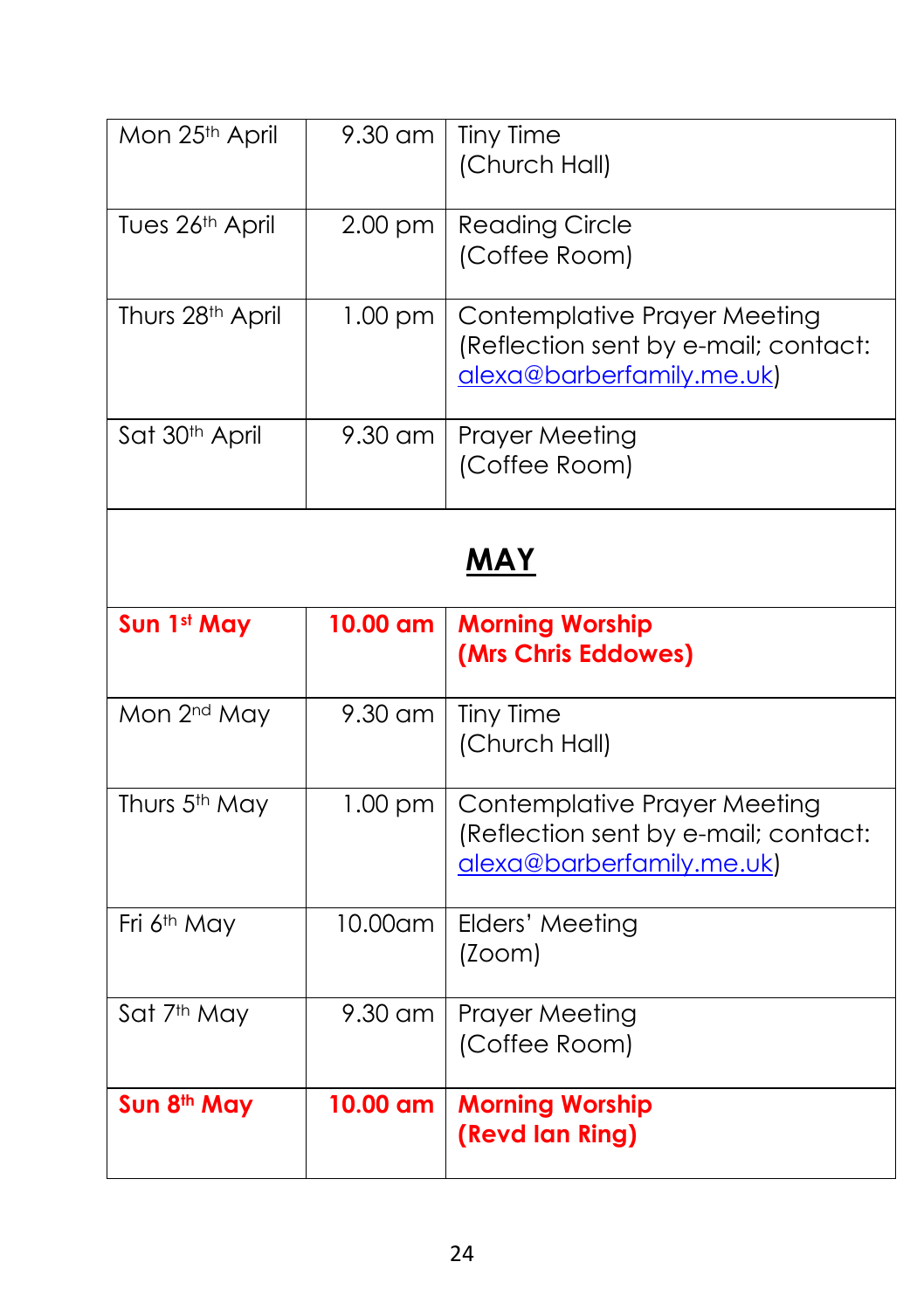| 8 <sup>th</sup> May cont                     | 11.00 am          | Church Meeting                                                                                           |  |
|----------------------------------------------|-------------------|----------------------------------------------------------------------------------------------------------|--|
|                                              | 6.00 pm           | One Northallerton Healing and<br>Prayer Service (All Saints Church)                                      |  |
| Mon 9th May                                  | 9.30 am           | <b>Tiny Time</b><br>(Church Hall)                                                                        |  |
| Thurs 12th May                               | $1.00$ pm         | <b>Contemplative Prayer Meeting</b><br>(Reflection sent by e-mail; contact:<br>alexa@barberfamily.me.uk) |  |
| Sat 14th May                                 | $9.30$ am         | <b>Prayer Meeting</b><br>(Coffee Room)                                                                   |  |
|                                              | 10.00 am          | Away Day<br>(Holy Rood House)                                                                            |  |
| Sat $14th$ May -<br>Sun 22 <sup>nd</sup> May | tbc               | Knitted Bible exhibition<br>(Northallerton Methodist Church)                                             |  |
| Sun 15th May                                 | 10.00 am          | <b>Communion Service</b><br>(Revd lan Johnson)<br><b>Commitment for Life Sunday</b>                      |  |
|                                              | 4.00 pm           | One Northallerton<br>Christian Aid Service followed by<br>refreshments (Zion)                            |  |
| Mon 16th May                                 | $9.30 \text{ cm}$ | <b>Tiny Time</b><br>(Church Hall)                                                                        |  |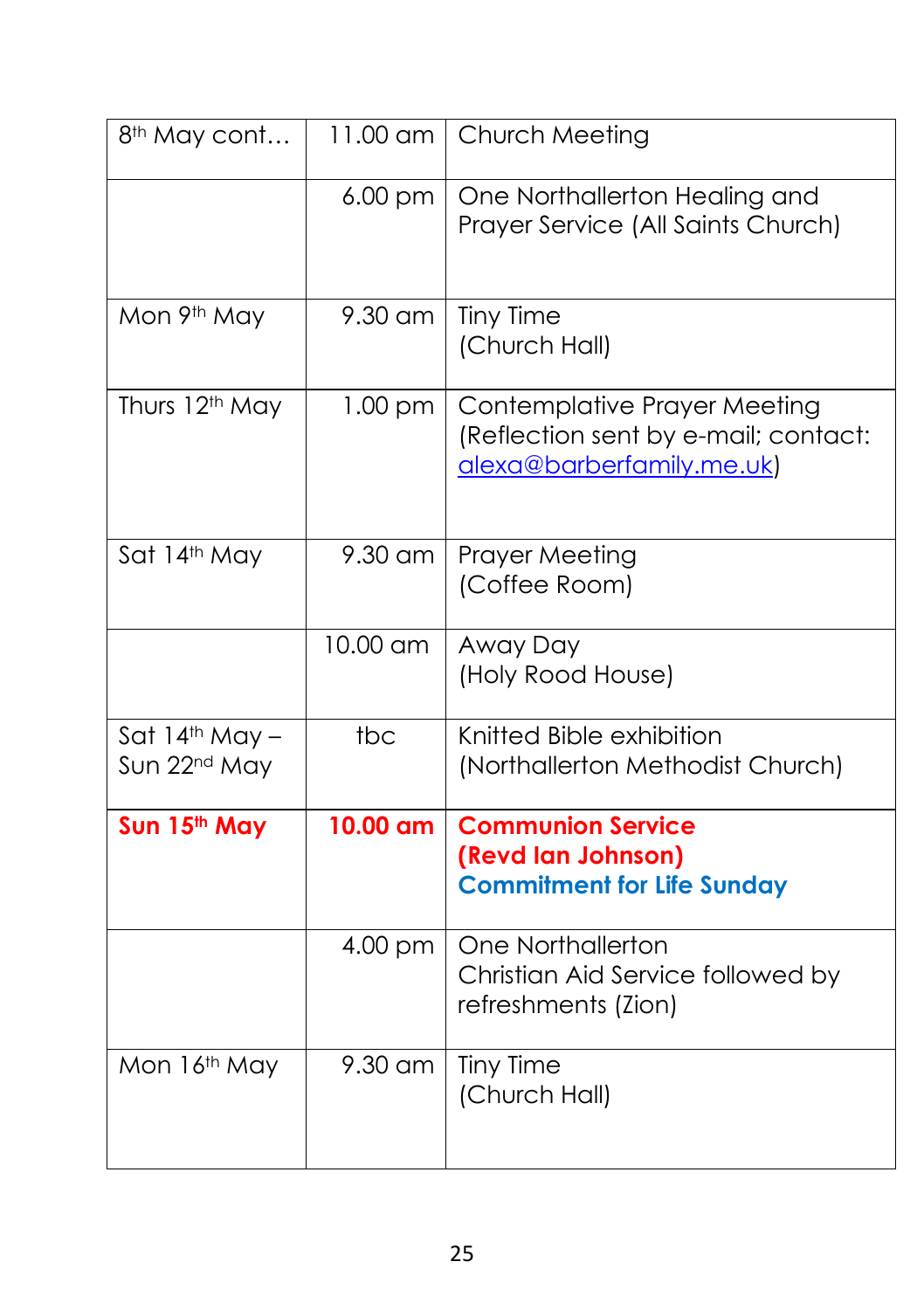| 16 <sup>th</sup> May cont | 7.30 pm                                        | Sing the story (Knitted Bible)<br>(Northallerton Methodist Church)                                       |
|---------------------------|------------------------------------------------|----------------------------------------------------------------------------------------------------------|
| Fri 20 <sup>th</sup> May  | Last date for items for the June/July magazine |                                                                                                          |
| Thurs 19th May            | $1.00 \text{ pm}$                              | Contemplative Prayer Meeting<br>(Reflection sent by e-mail; contact:<br>alexa@barberfamily.me.uk)        |
| Sat 21st May              | $9.30$ am                                      | Prayer Meeting<br>(Coffee Room)                                                                          |
| Sun 22 <sup>nd</sup> May  | 10.00 am                                       | <b>Morning Worship</b><br>(Rev Michael Webster)<br><b>Traidcraft &amp; Coffee</b>                        |
| Mon 23rd May              | 9.30 am                                        | <b>Tiny Time</b><br>(Church Hall)                                                                        |
| Thurs 26th May            | $1.00$ pm                                      | <b>Contemplative Prayer Meeting</b><br>(Reflection sent by e-mail; contact:<br>alexa@barberfamily.me.uk) |
| Sat 28th May              | $9.30$ am                                      | <b>Prayer Meeting</b><br>(Coffee Room)                                                                   |
| Sun 29th May              | 10.00 am                                       | <b>Morning Worship</b><br>(Mr Peter Gardner)                                                             |
| Mon 30 <sup>th</sup> May  | 9.30 am                                        | <b>Tiny Time</b><br>(Church Hall)                                                                        |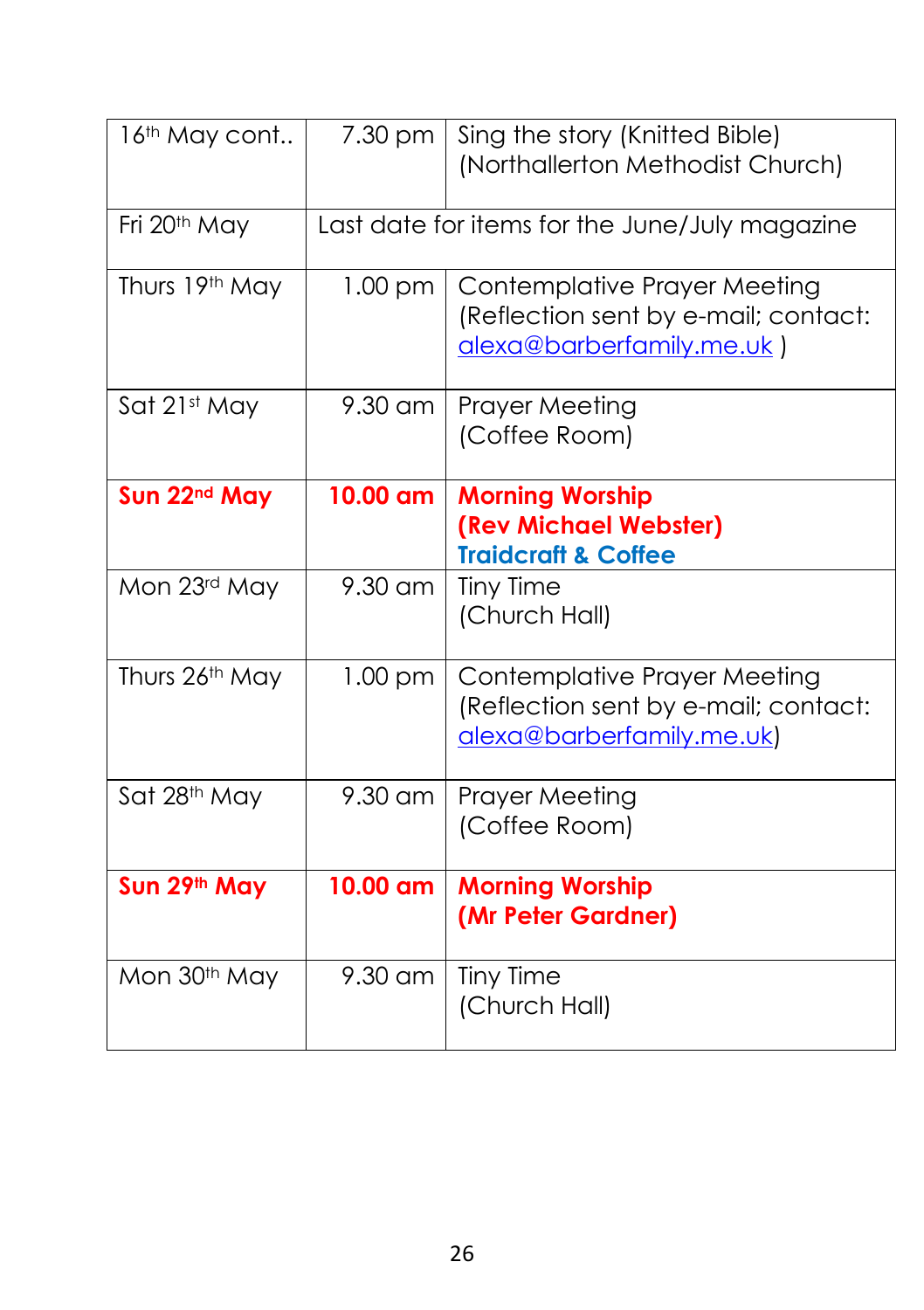# **Elders**



If you have any problems and would like to contact someone, please get in touch with the Secretary, your designated Elder or any other Elder as given below.

| Sue Bush         | O1609882468/<br>susanmbush@aol.com                           |
|------------------|--------------------------------------------------------------|
| Jane Haslam      | 01609 774641 /<br>jane.haslam99@gmail.com                    |
| Judith Puttock.  | 01609 771282 /<br>puttock@one-name.org                       |
| Christine Roddam | 01609 776693 / 07821 727175 /<br>christineroddam@outlook.com |
| Liz Styan        | 01609 882173/07902 348850 /<br>styan178@btinternet.com       |
| Susan Watson     | 01609 882153 / 07731 663612 /<br>mske.watson@clannet.co.uk   |